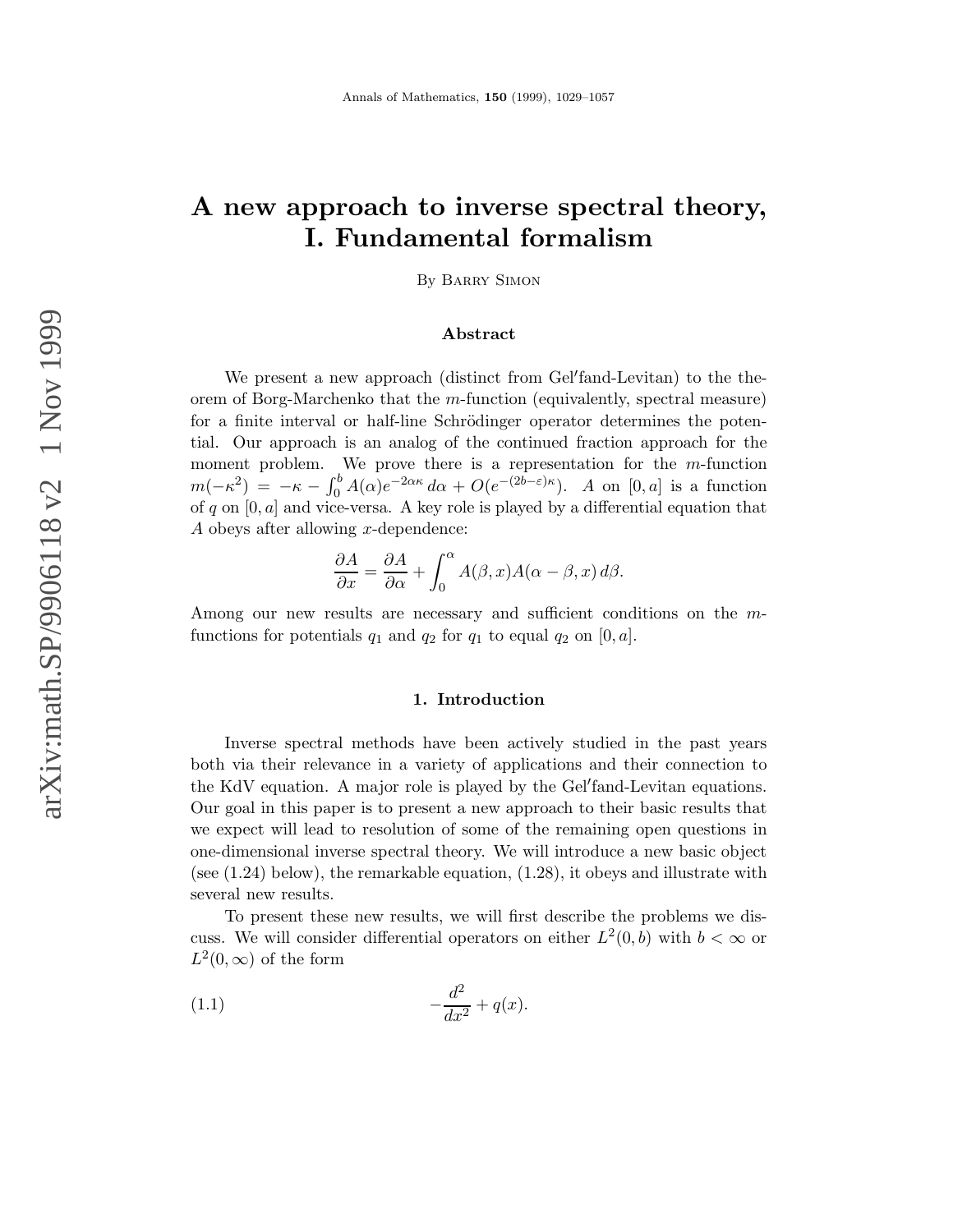If b is finite, we suppose

(1.2) 
$$
\beta_1 \equiv \int_0^b |q(x)| dx < \infty
$$

and place a boundary condition

(1.3) 
$$
u'(b) + hu(b) = 0,
$$

where  $h \in \mathbb{R} \cup \{\infty\}$  with  $h = \infty$  shorthand for the Dirichlet condition  $u(b) = 0$ . If  $b = \infty$ , we suppose

(1.4) 
$$
\int_{y}^{y+1} |q(x)| dx < \infty \quad \text{for all } y
$$

and

(1.5) 
$$
\beta_2 \equiv \sup_{y>0} \int_y^{y+1} \max(q(x),0) dx < \infty.
$$

Under condition  $(1.5)$ , it is known that  $(1.1)$  is the limit point at infinity  $[15]$ .

In either case, for each  $z \in \mathbb{C}\backslash[\beta,\infty)$  with  $-\beta$  sufficiently large, there is a unique solution (up to an overall constant),  $u(x, z)$ , of  $-u'' + qu = zu$ which obeys (1.3) at b if  $b < \infty$  or which is  $L^2$  at  $\infty$  if  $b = \infty$ . The principal m-function  $m(z)$  is defined by

(1.6) 
$$
m(z) = \frac{u'(0, z)}{u(0, z)}.
$$

We will sometimes need to indicate the  $q$ -dependence explicitly and write  $m(z; q)$ . If  $b < \infty$ , "q" is intended to include all of q on  $(0, b)$ , b, and the value of h.

If we replace b by  $b_1 = b - x_0$  with  $x_0 \in (0, b)$  and let  $q(s) = q(x_0 + s)$  for  $s \in (0, b_1)$ , we get a new *m*-function we will denote by  $m(z, x_0)$ . It is given by

(1.7) 
$$
m(z,x) = \frac{u'(x,z)}{u(x,z)}.
$$

 $m(z, x)$  obeys the Riccati equation

(1.8) 
$$
\frac{dm}{dx} = q(x) - z - m^2(z, x).
$$

Obviously,  $m(z, x)$  only depends on q on  $(x, b)$  (and on h if  $b < \infty$ ). A basic result of the inverse theory says that the converse is true:

THEOREM 1.1 (Borg [3], Marchenko [12]). m determines q. Explicitly, if  $q_1, q_2$  are two potentials and  $m_1(z) = m_2(z)$ , then  $q_1 \equiv q_2$  (including  $h_1 = h_2$ ).

We will improve this as follows: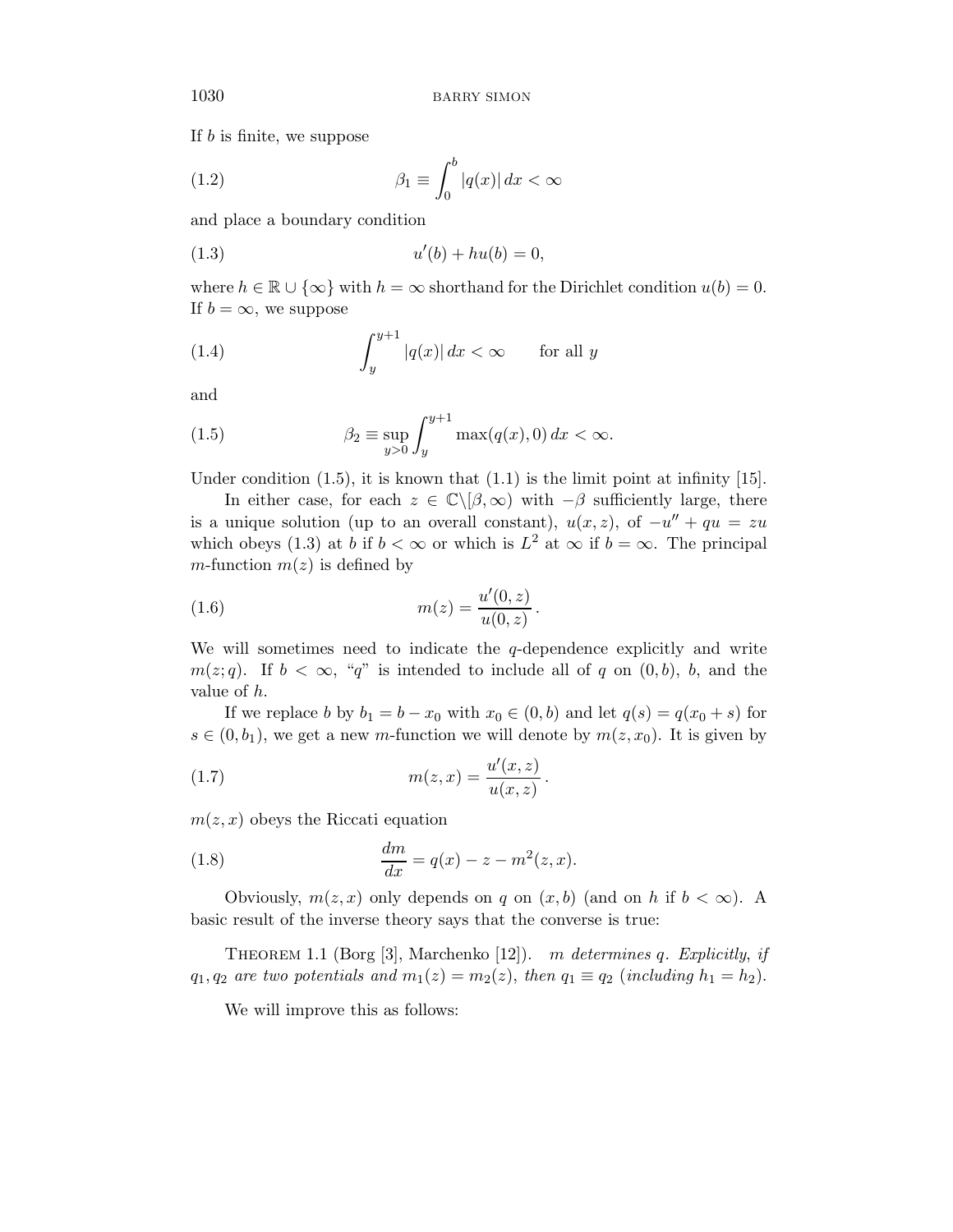THEOREM 1.2. If  $(q_1, b_1, h_1)$ ,  $(q_2, b_1, h_2)$  are two potentials and a <  $\min(b_1, b_2)$ , and if

(1.9) 
$$
q_1(x) = q_2(x) \quad \text{on } (0, a),
$$

then as  $\kappa \to \infty$ ,

(1.10) 
$$
m_1(-\kappa^2) - m_2(-\kappa^2) = \tilde{O}(e^{-2\kappa a}).
$$

Conversely, if  $(1.10)$  holds, then  $(1.9)$  holds.

In (1.10), we use the symbol  $\tilde{O}$  defined by  $f = \tilde{O}(g)$  as  $x \to x_0$  (where  $\lim_{x\to x_0} g(x) = 0$  if and only if  $\lim_{x\to x_0} \frac{|f(x)|}{|g(x)|^{1-\alpha}}$  $\frac{|J(x)|}{|g(x)|^{1-\varepsilon}} = 0$  for all  $\varepsilon > 0$ .

From a results point of view, this local version of the Borg-Marchenko uniqueness theorem is our most significant new result, but a major thrust of this paper are the new methods. Theorem 1.2 says that  $q$  is determined by the asymptotics of  $m(-\kappa^2)$  as  $\kappa \to \infty$ . We can also read off differences of the boundary condition from these asymptotics. We will also prove that

THEOREM 1.3. Let  $(q_1, b_1, h_1), (q_2, b_2, h_2)$  be two potentials and suppose that

$$
(1.11) \t b_1 = b_2 \equiv b < \infty, \t |h_1| + |h_2| < \infty, \t q_1(x) = q_2(x) \t on (0, b).
$$

Then

(1.12) 
$$
\lim_{\kappa \to \infty} e^{2b\kappa} |m_1(-\kappa^2) - m_2(-\kappa^2)| = 4(h_1 - h_2).
$$

Conversely, if (1.12) holds for some  $b < \infty$  with a limit in  $(0, \infty)$ , then (1.11) holds.

*Remark.* That  $(1.11)$  implies  $(1.12)$  is not so hard to see. It is the converse that is interesting.

To understand our new approach, it is useful to recall briefly the two approaches to the inverse problem for Jacobi matrices on  $\ell^2(\{0,1,2,\ldots,\})$  [2], [8], [18]:

$$
A = \begin{pmatrix} b_0 & a_0 & 0 & 0 & \dots \\ a_0 & b_1 & a_1 & 0 & \dots \\ 0 & a_1 & b_2 & a_2 & \dots \\ \dots & \dots & \dots & \dots & \dots \end{pmatrix}
$$

with  $a_i > 0$ . Here the *m*-function is just  $(\delta_0, (A - z)^{-1}\delta_0) = m(z)$  and, more generally,  $m_n(z) = (\delta_n, (A^{(n)} - z)^{-1} \delta_n)$  with  $A^{(n)}$  on  $\ell^2(\{n, n+1, ..., \})$  obtained by truncating the first n rows and n columns of A. Here  $\delta_n$  is the Kronecker vector, that is, the vector with  $1$  in slot  $n$  and  $0$  in other slots. The fundamental theorem in this case is that  $m(z) \equiv m_0(z)$  determines the  $b_n$ 's and  $a_n$ 's.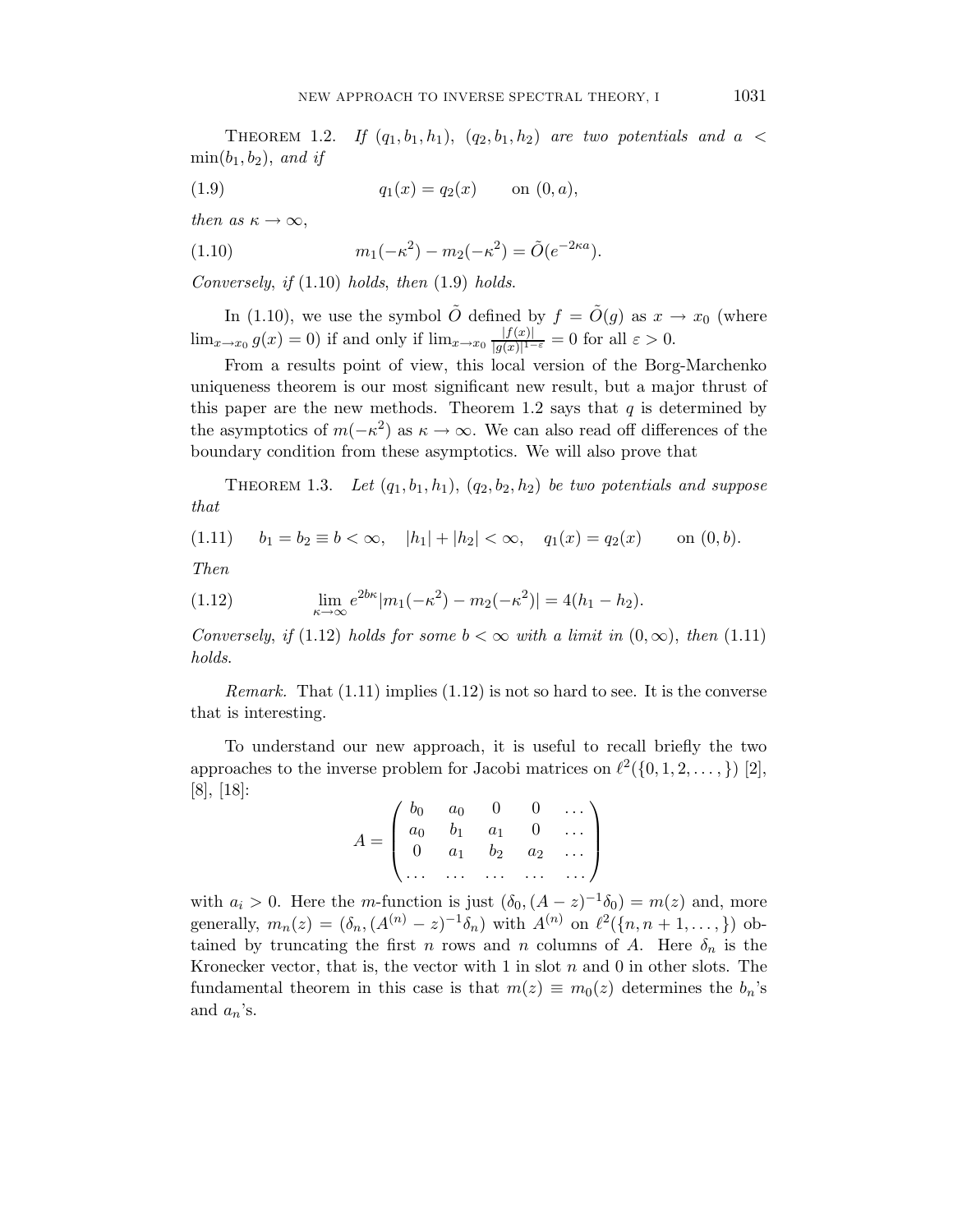$m_n(z)$  obeys an analog of the Riccati equation (1.8):

(1.13) 
$$
a_n^2 m_{n+1}(z) = b_n - z - \frac{1}{m_n(z)}
$$

One solution of the inverse problem is to turn (1.13) around to see that

.

(1.14) 
$$
m_n(z)^{-1} = -z + b_n - a_n^2 m_{n+1}(z)
$$

which, first of all, implies that as  $z \to \infty$ ,  $m_n(z) = -z^{-1} + O(z^{-2})$ ; so (1.14) implies

(1.15) 
$$
m_n(z)^{-1} = -z + b_n + a_n^2 z^{-1} + O(z^{-2}).
$$

Thus, (1.15) for  $n = 0$  yields  $b_0$  and  $a_0^2$  and so  $m_1(z)$  by (1.13), and then an obvious induction yields successive  $b_k$ ,  $a_k^2$ , and  $m_{k+1}(z)$ .

A second solution involves orthogonal polynomials. Let  $P_n(z)$  be the eigensolutions of the formal  $(A - z)P_n = 0$  with boundary conditions  $P_{-1}(z) = 0$ ,  $P_0(z) = 1$ . Explicitly,

(1.16) 
$$
P_{n+1}(z) = a_n^{-1}[(z - b_n)P_n(z)] - a_{n-1}P_{n-1}.
$$

Let  $d\rho(x)$  be the spectral measure for A and vector  $\delta_0$  so that

$$
(1.17) \t\t\t m(z) = \int \frac{d\rho(x)}{x - z}.
$$

Then one can show that

(1.18) 
$$
\int P_n(x) P_m(x) d\mu(x) = \delta_{nm}, \qquad n, m = 0, 1, \dots.
$$

Thus,  $P_n(z)$  is a polynomial of degree n with positive leading coefficients determined by (1.18). These orthonormal polynomials are determined via Gram-Schmidt from  $\rho$  and by (1.17) from m. Once one has the  $P_n$ , one can determine the  $a$ 's and  $b$ 's from the equation  $(1.16)$ .

Of course, these approaches via the Riccati equation and orthogonal polynomials are not completely disjoint. The Riccati solution gives the  $a_n$ 's and  $b_n$ 's as continued fractions. The connection between continued fractions and orthogonal polynomials goes back a hundred years to Stieltjes' work on the moment problem [18].

The Gel′ fand-Levitan-Marchenko [7], [11], [12], [13] approach to the continuum case is a direct analog of this orthogonal polynomial case. One looks at solutions  $U(x, k)$  of

(1.19) 
$$
-U'' + q(x)U = k^2 U(x)
$$

obeying  $U(0) = 1$ ,  $U'(0) = ik$ , and proves that they obey a representation

(1.20) 
$$
U(x,k) = e^{ikx} + \int_{-x}^{x} K(x,y)e^{iky} dy,
$$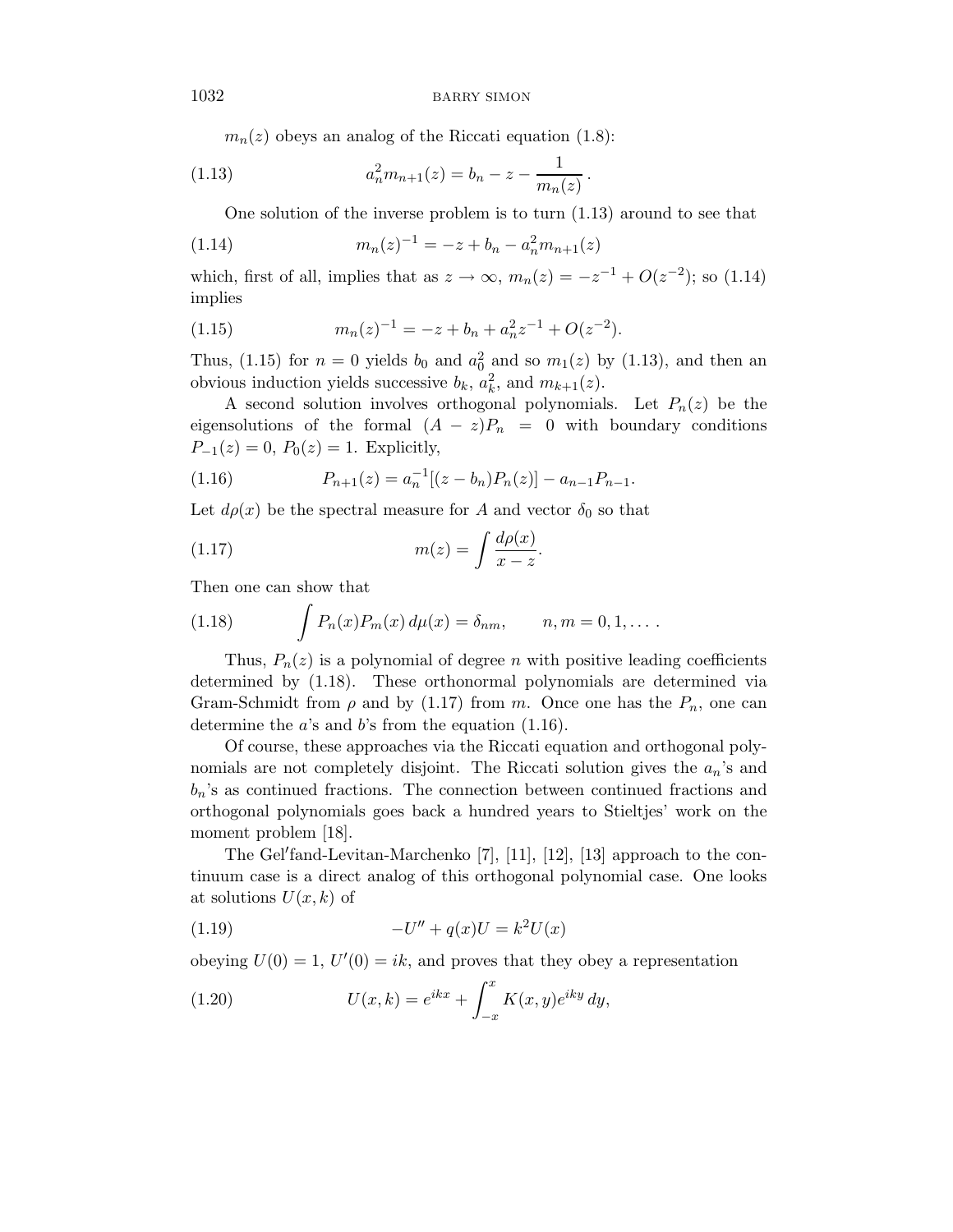the analog of  $P_n(z) = cz^n +$  lower order. One defines  $s(x, k) = (2ik)^{-1}[U(x, k)]$  $-U(x, -k)$ ] which obeys (1.19) with  $s(0) = 0$ ,  $s'(0) = 1$ .

The spectral measure  $d\rho$  associated to  $m(z)$  by

$$
d\rho(\lambda) = \lim_{\varepsilon \downarrow 0} [(2\pi)^{-1} \text{ Im } m(\lambda + i\varepsilon) d\lambda]
$$

obeys

(1.21) 
$$
\int s(x,k)s(y,k) d\rho(k^2) = \delta(x-y),
$$

at least formally.  $(1.20)$  and  $(1.21)$  yield an integral equation for K depending only on  $d\rho$  and then once one has K, one can find U and so q via (1.19) (or via another relation between  $K$  and  $q$ ).

Our goal in this paper is to present a new approach to the continuum case, that is, an analog of the Riccati equation approach to the discrete inverse problem. The simple idea for this is attractive but has a difficulty to overcome.  $m(z, x)$  determines  $q(x)$  at least if q is continuous by the known asymptotics  $([4])$ :

(1.22) 
$$
m(-\kappa^2, x) = -\kappa - \frac{q(x)}{2\kappa} + o(\kappa^{-1}).
$$

We can therefore think of  $(1.8)$  with q defined by  $(1.22)$  as an evolution equation for  $m$ . The idea is that using a suitable underlying space and uniqueness theorem for solutions of differential equations, (1.8) should uniquely determine m for all positive x, and so  $q(x)$  by  $(1.22)$ .

To understand the difficulty, consider a potential  $q(x)$  on the whole real line. There are then functions  $u_{\pm}(x, z)$  defined for  $z \in \mathbb{C} \backslash [\beta, \infty)$  which are  $L^2$  at  $\pm \infty$  and two *m*-functions  $m_{\pm}(z,x) = \frac{u'_{\pm}(x,z)}{u_{\pm}(x,z)}$  $\frac{u_{\pm}(x,z)}{u_{\pm}(x,z)}$ . Both obey (1.8), yet  $m_{+}(0, z)$  determines and is determined by q on  $(0, \infty)$  while  $m_{-}(0, z)$  has the same relation to q on  $(-\infty, 0)$ . Put differently,  $m_+(0, z)$  determines  $m_+(x, z)$ for  $x > 0$  but not at all for  $x < 0$ .  $m_-\$  is the reverse. So uniqueness for (1.8) is one-sided and either side is possible! That this does not make the scheme hopeless is connected with the fact that  $m_-\text{ does not obey } (1.22)$ ; rather

(1.23) 
$$
m_{-}(-\kappa^{2}, x) = \kappa + \frac{q(x)}{2\kappa} + o(\kappa^{-1}).
$$

We will see the one-sidedness of the solubility is intimately connected with the sign of the leading  $\pm \kappa$  term in (1.22) and (1.23).

The key object in this new approach is a function  $A(\alpha)$  defined for  $\alpha \in (0, b)$  related to m by

(1.24) 
$$
m(-\kappa^2) = -\kappa - \int_0^a A(\alpha)e^{-2\alpha\kappa} d\alpha + \tilde{O}(e^{-2a\kappa})
$$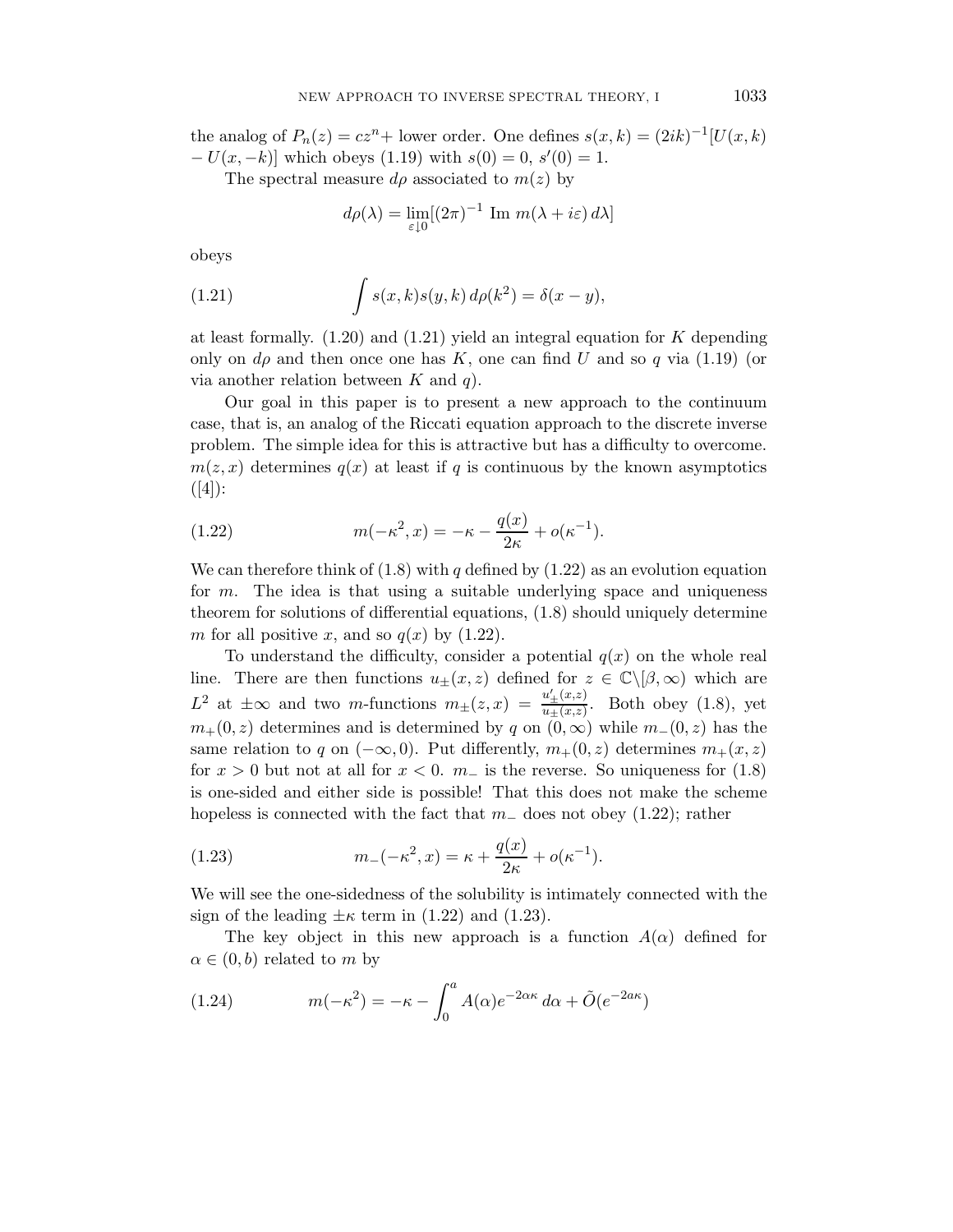as  $\kappa \to \infty$ . We have written  $A(\alpha)$  as a function of a single variable but we will allow similar dependence on other variables. Since  $m(-\kappa^2, x)$  is also an m-function, (1.24) has an analog with a function  $A(\alpha, x)$ . We will also sometimes consider the q-dependence explicitly, using  $A(\alpha, x; q)$  or for  $\lambda$  real and q fixed  $A(\alpha, x; \lambda) \equiv A(\alpha, x; \lambda q)$ . If we are interested in q-dependence but not x, we will sometimes use  $A(\alpha; \lambda)$ . The semicolon and context distinguish between  $A(\alpha, x)$  and  $A(\alpha; \lambda)$ .

By uniqueness of inverse Laplace transforms (see Theorem A.2.2 in Appendix 2), (1.24) and m near  $-\infty$  uniquely determine  $A(\alpha)$ .

Not only will (1.24) hold but, in a sense,  $A(\alpha)$  is close to  $q(\alpha)$ . Explicitly, in Section 3 we will prove that

THEOREM 1.4. Let m be the m-function of the potential q. Then there is a function  $A(\alpha) \in L^1(0,b)$  if  $b < \infty$  and  $A(\alpha) \in L^1(0,a)$  for all  $a < \infty$  if  $b = \infty$  so that (1.24) holds for any  $a \leq b$  with  $a < \infty$ .  $A(\alpha)$  only depends on  $q(y)$  for  $y \in [0, \alpha]$ . Moreover,  $A(\alpha) = q(\alpha) + E(\alpha)$  where  $E(\alpha)$  is continuous and obeys

(1.25) 
$$
|E(\alpha)| \leq \left(\int_0^{\alpha} |q(y)| dy\right)^2 \exp\left(\alpha \int_0^{\alpha} |q(y)| dy\right).
$$

Restoring the x-dependence, we see that  $A(\alpha, x) = q(\alpha + x) + E(\alpha, x)$ where

$$
\lim_{\alpha\downarrow 0}\sup_{0\leq x\leq a}|E(\alpha,x)|=0
$$

for any  $a > 0$ ; so

(1.26) 
$$
\lim_{\alpha \downarrow 0} A(\alpha, x) = q(x),
$$

where this holds in general in  $L^1$  sense. If q is continuous, (1.26) holds pointwise. In general,  $(1.26)$  will hold at any point of right Lebesgue continuity of q.

Because  $E$  is continuous,  $A$  determines any discontinuities or singularities of q. More is true. If q is  $C^k$ , then E is  $C^{k+2}$  in  $\alpha$ , and so A determines  $k^{\text{th}}$ order kinks in  $q$ . Much more is true. In Section 7, we will prove

THEOREM 1.5. q on  $[0, a]$  is only a function of A on  $[0, a]$ . Explicitly, if  $q_1, q_2$  are two potentials, let  $A_1, A_2$  be their A-functions. If  $a < b_1, a < b_2$ , and  $A_1(\alpha) = A_2(\alpha)$  for  $\alpha \in [0, a]$ , then  $q_1(x) = q_2(x)$  for  $x \in [0, a]$ .

Theorems 1.4 and 1.5 immediately imply Theorem 1.2. For by Theorem A.2.2, (1.10) is equivalent to  $A_1(\alpha) = A_2(\alpha)$  for  $\alpha \in [0, a]$ . Theorems 1.4 and 1.5 say this holds if and only if  $q_1(x) = q_2(x)$  for  $x \in [0, a]$ .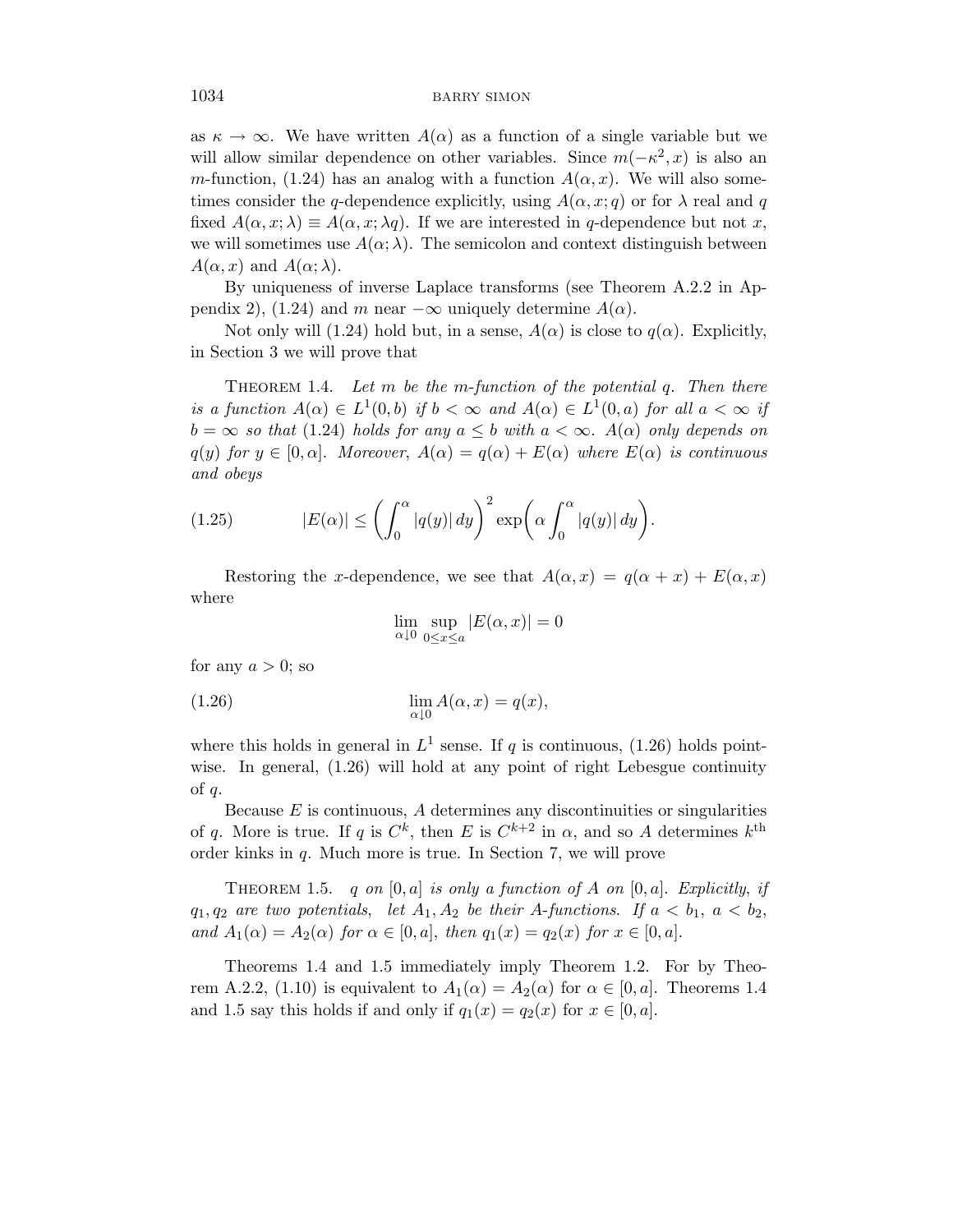As noted, the singularities of  $q$  come from singularities of  $A$ . A boundary condition is a kind of singularity, so one might hope that boundary conditions correspond to very singular  $A$ . In essence, we will see that this is the case  $$ there are delta-function and delta-prime singularities at  $\alpha = b$ . Explicitly, in Section 5, we will prove that

THEOREM 1.6. Let m be the m-function for a potential q with  $b < \infty$ . Then for  $a < 2b$ ,

$$
(1.27) \ \ m(-\kappa^2) = -\kappa - \int_0^a A(\alpha)e^{-2\alpha\kappa} \, d\alpha - A_1\kappa e^{-2\kappa b} - B_1e^{-2\kappa b} + \tilde{O}(e^{-2a\kappa}),
$$

where

(a) If  $h = \infty$ , then  $A_1 = 2$ ,  $B_1 = -2 \int_0^b q(y) dy$ 

(b) If 
$$
|h| < \infty
$$
, then  $A_1 = -2$ ,  $B_1 = 2[2h + \int_0^b q(y) dy]$ .

As we will see in Section 5, this implies Theorem 1.3.

The reconstruction theorem, Theorem 1.5, depends on the differential equation that  $A(\alpha, x)$  obeys. Remarkably, q drops out of the translation of (1.8) to the equation for A:

(1.28) 
$$
\frac{\partial A(\alpha, x)}{\partial x} = \frac{\partial A(\alpha, x)}{\partial \alpha} + \int_0^{\alpha} A(\beta, x) A(\alpha - \beta, x) d\beta.
$$

If q is  $C^1$ , the equation holds in the classical sense. For general q, it holds in a variety of weaker senses. Either way,  $A(\alpha, 0)$  for  $\alpha \in [0, a]$  determines  $A(\alpha, x)$  for all  $x, \alpha$  with  $\alpha > 0$  and  $0 < x + \alpha < a$ . (1.26) then determines  $q(x)$ for  $x \in [0, a)$ . That is the essence of where uniqueness comes from.

Here is a summary of the rest of this paper. In Section 2, we start the proof of Theorem 1.4 by considering  $b = \infty$  and  $q \in L^1(0, \infty)$ . In that case, we prove a version of (1.24) with no error; namely,  $A(\alpha)$  is defined on  $(0,\infty)$ obeying

$$
|A(\alpha) - q(\alpha)| \le ||q||_1^2 \exp(\alpha ||q||_1)
$$

and if  $\kappa > \frac{1}{2} ||q||_1$ , then

(1.29) 
$$
m(-\kappa^2) = -\kappa - \int_0^\infty A(\alpha)e^{-2\alpha\kappa} d\alpha.
$$

In Section 3, we use this and localization estimates from Appendix 1 to prove Theorem 1.4 in general. Section 4 is an aside to study implications of (1.24) for asymptotic expansions. In particular, we will see that

(1.30) 
$$
m(-\kappa^2) = -\kappa - \int_0^a q(\alpha)e^{-2\alpha\kappa} d\alpha + o(\kappa^{-1}),
$$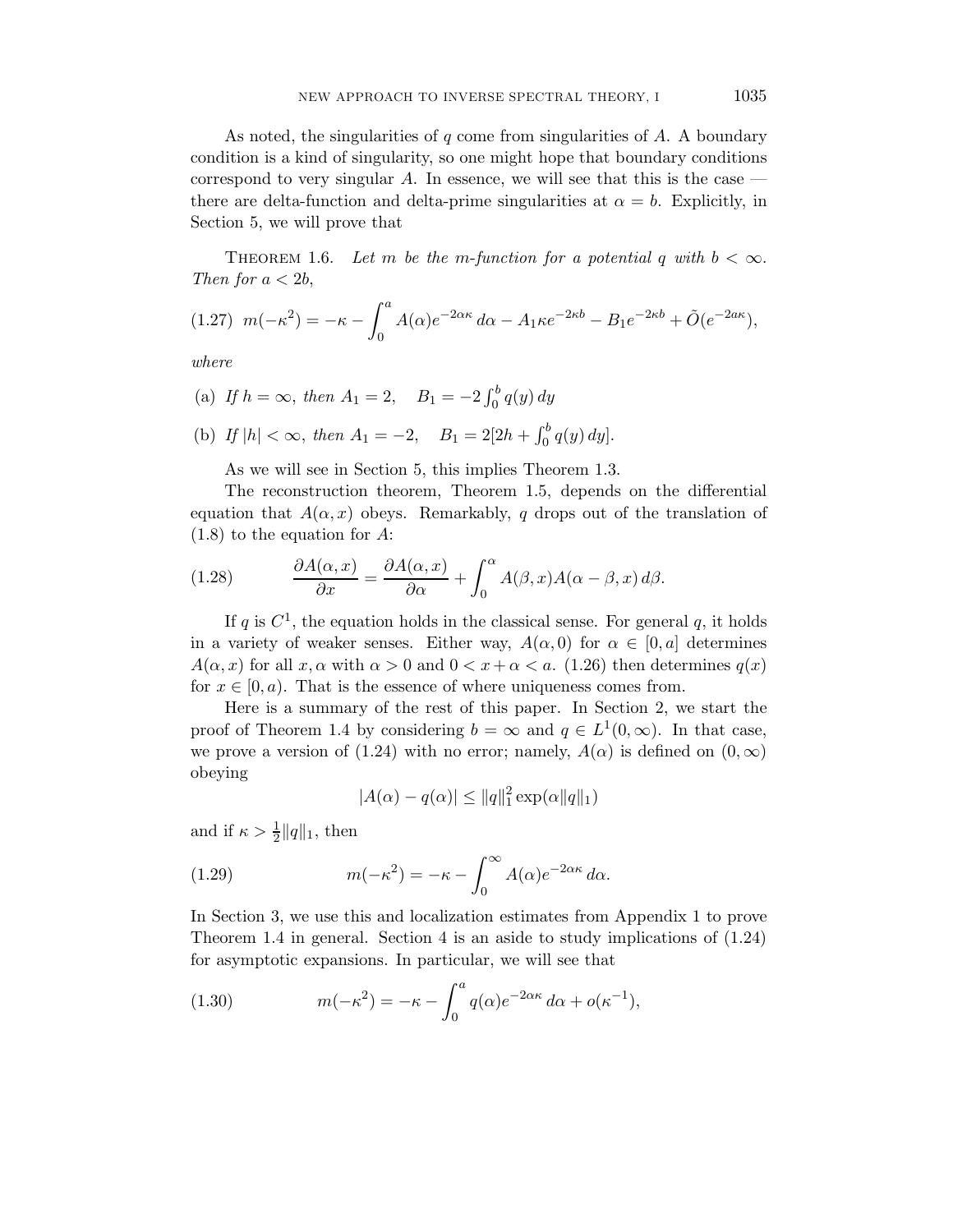which is essentially a result of Atkinson [1]. In Section 5, we turn to proofs of Theorems 1.6 and 1.3. Indeed, we will prove an analog of (1.27) for any  $a < \infty$ . If  $a < nb$ , then there are terms  $\sum_{m=1}^{n} (A_m \kappa e^{-2mkb} + B_m e^{-2mkb})$  with explicit  $A_m$  and  $B_m$ .

In Section 6, we prove  $(1.28)$ , the evolution equation for A. In Section 7, we prove the fundamental uniqueness result, Theorem 1.5. Section 8 includes various comments including the relation to the Gel′ fand-Levitan approach and a discussion of further questions raised by this approach.

I thank P. Deift, I. Gel′ fand, R. Killip, and especially F. Gesztesy, for useful comments, and M. Ben-Artzi for the hospitality of Hebrew University where part of this work was done.

## 2. Existence of  $A$ : The  $L^1$  case

In this section, we prove that when  $q \in L^1$ , then (1.29), which is a strong version of (1.24), holds. Indeed, we will prove

THEOREM 2.1. Let  $q \in L^1(0,\infty)$ . Then there exists a function  $A(\alpha)$  on  $(0, \infty)$  with  $A - q$  continuous, obeying

(2.1) 
$$
|A(\alpha) - q(\alpha)| \le Q(\alpha)^2 \exp(\alpha Q(\alpha)),
$$

where

(2.2) 
$$
Q(\alpha) \equiv \int_0^{\alpha} |q(y)| dy;
$$

thus if  $\kappa > \frac{1}{2} ||q||_1$ , then

(2.3) 
$$
m(-\kappa^2) = -\kappa - \int_0^\infty A(\alpha)e^{-2\alpha\kappa} d\alpha.
$$

Moreover, if  $q, \tilde{q}$  are both in  $L^1$ , then

(2.4) 
$$
|A(\alpha;q)-A(\alpha;\tilde{q})| \le ||q-\tilde{q}||_1[Q(\alpha)+\tilde{Q}(\alpha)]\exp(\alpha[Q(\alpha)+\tilde{Q}(\alpha)]).
$$

We begin the proof with several remarks. First, since  $m(-\kappa^2)$  is analytic in  $\mathbb{C}\backslash[\beta,\infty)$ , we need only prove (2.3) for all sufficiently large  $\kappa$ . Second, since  $m(-\kappa^2; q_n) \to m(-\kappa^2; q)$  as  $n \to \infty$  if  $||q_n - q||_1 \to 0$ , we can use (2.4) to see that it suffices to prove the theorem if  $q$  is a continuous function of compact support, which we do henceforth. So suppose  $q$  is continuous and supported in  $[0, B]$ .

We will prove the following: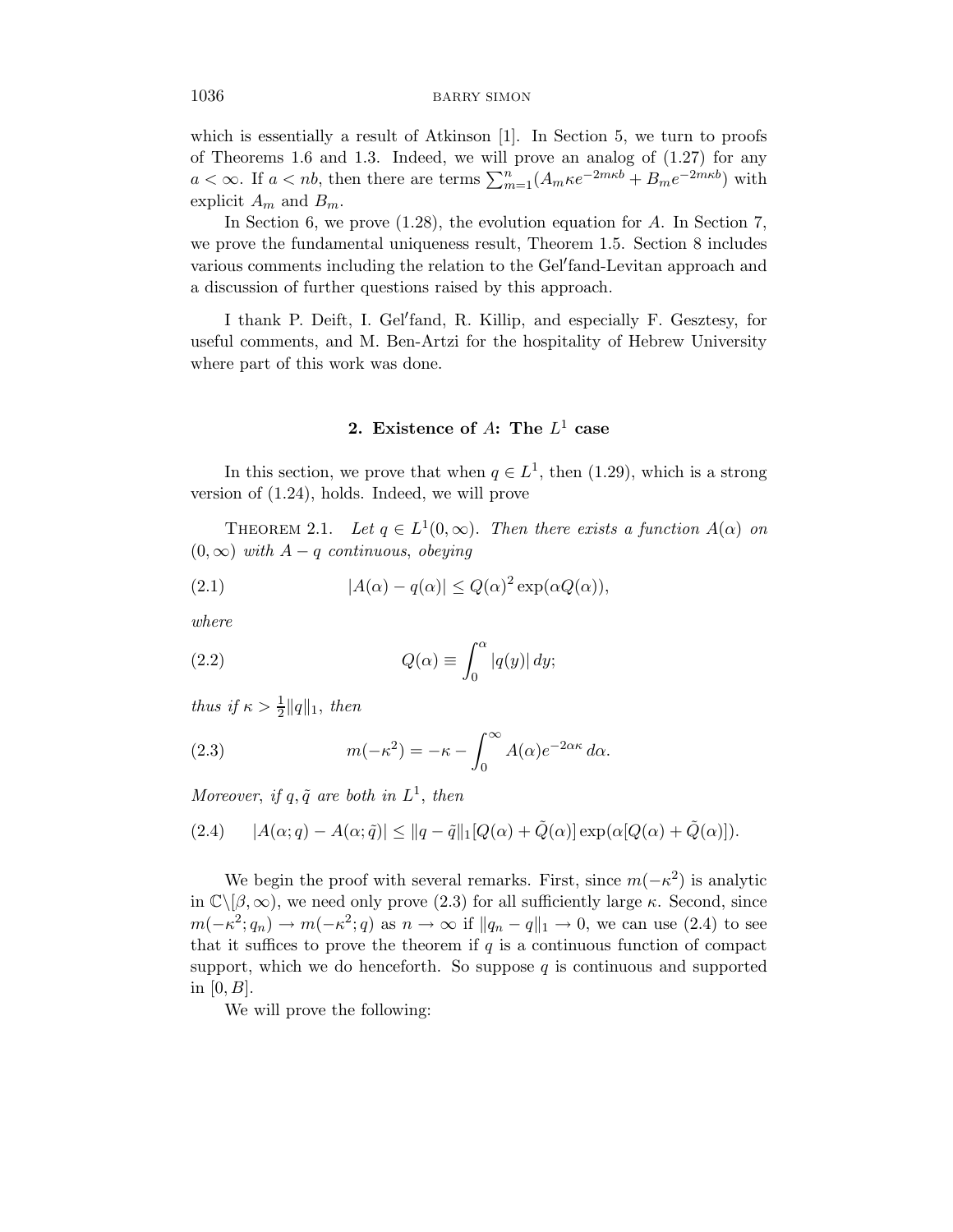LEMMA 2.2. Let q be a continuous function supported on  $[0, B]$ . For  $\lambda \in \mathbb{R}$ , let  $m(z; \lambda)$  be the m-function for  $\lambda q$ . Then for any  $z \in \mathbb{C}$  with  $dist(z, [0, \infty)) > \lambda ||q||_{\infty},$ 

(2.5a) 
$$
m(z; \lambda) = -\kappa - \sum_{n=1}^{\infty} M_n(z; q) \lambda^n,
$$

where for  $\kappa > 0$ ,

(2.5b) 
$$
M_n(-\kappa^2;q) = \int_0^{nB} A_n(\alpha)e^{-2\kappa\alpha} d\alpha,
$$

where

$$
(2.6) \t\t A1(\alpha) = q(\alpha)
$$

and for  $n \geq 2$ ,  $A_n(\alpha)$  is a continuous function obeying

(2.7) 
$$
|A_n(\alpha)| \le Q(\alpha)^n \frac{\alpha^{n-2}}{(n-2)!}.
$$

Moreover, if  $\tilde{q}$  is a second such potential and  $n \geq 2$ ,

$$
(2.8)\ \ |A_n(\alpha;q)-A_n(\alpha;\tilde{q})|\leq (Q(\alpha)+\tilde{Q}(\alpha))^{n-1}\bigg[\int_0^{\alpha}|q(y)-\tilde{q}(y)|\,dy\bigg]\frac{\alpha^{n-2}}{(n-2)!}.
$$

Proof of Theorem 2.1 given Lemma 2.2. By (2.7),

$$
\int_0^\infty \sum_{n=2}^\infty |A_n(\alpha)| e^{-2\kappa\alpha} \, d\alpha < \infty
$$

if  $\kappa > \frac{1}{2} ||q||_1$ . Thus in (2.5a) for  $\lambda = 1$ , we can interchange the sum and integral to get the representation  $(2.3)$ .  $(2.7)$  then implies  $(2.1)$  and  $(2.8)$  implies  $(2.4)$ .  $\Box$ 

*Proof of Lemma* 2.2. Let  $H_{\lambda}$  be  $-\frac{d^2}{dx^2} + \lambda q(x)$  on  $L^2(0, \infty)$  with  $u(0) = 0$ boundary conditions at 0. Then  $||(H_0 - z)^{-1}|| = \text{dist}(z, [0, \infty))^{-1}$ . So, in the sense of  $L^2$  operators, if  $dist(z, [0, \infty)) > \lambda ||q||_{\infty}$ , the expansion

(2.9) 
$$
(H_{\lambda} - z)^{-1} = \sum_{n=0}^{\infty} (-1)^n (H_0 - z)^{-1} [\lambda q (H_0 - z)^{-1}]^n
$$

is absolutely convergent.

As is well known,  $G_{\lambda}(x, y; z)$ , the integral kernel of  $(H_{\lambda} - z)^{-1}$ , can be written down in terms of the solution u which is  $L^2$  at infinity, and the solution w of

$$
(-w'' + qw = zw
$$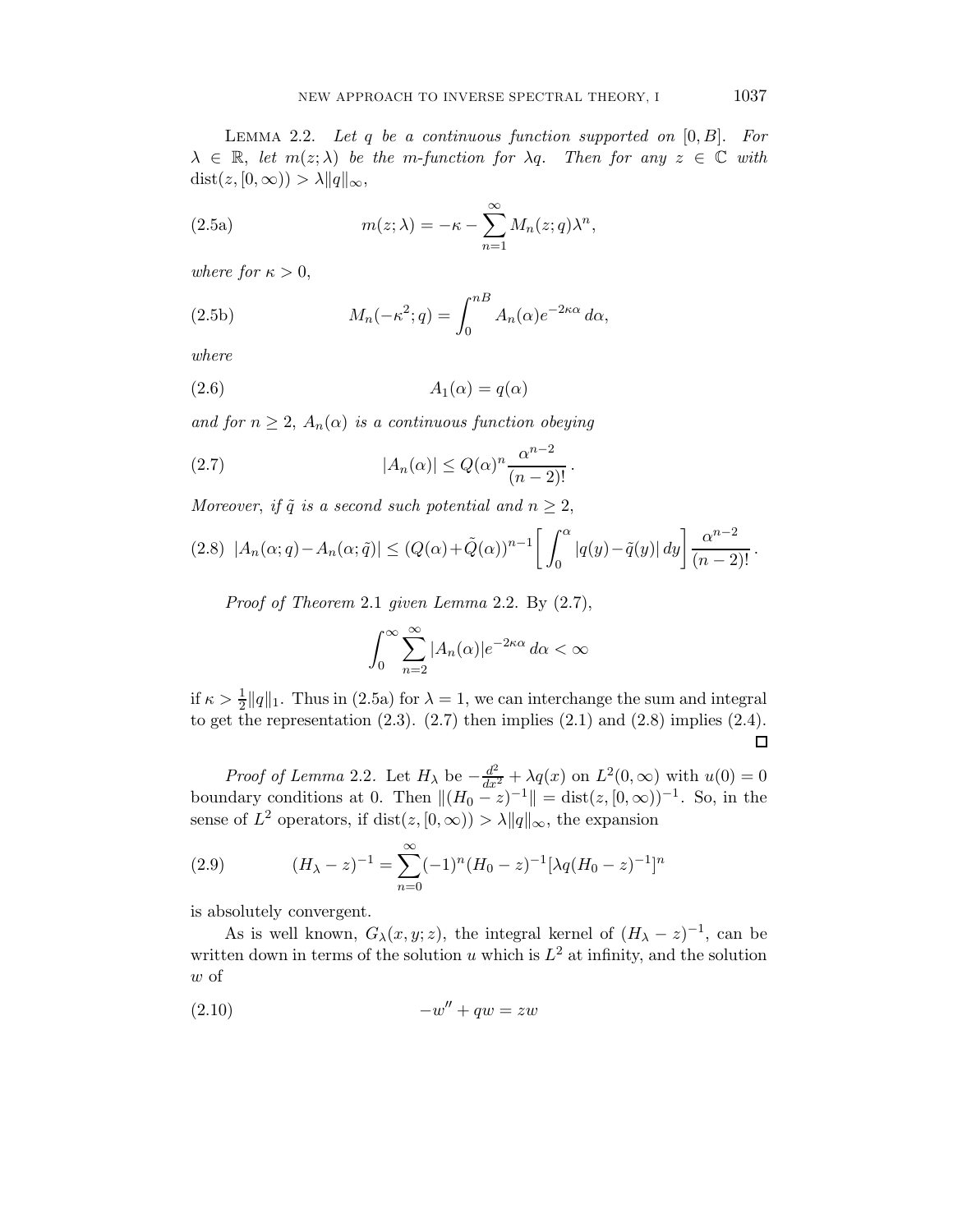obeying  $w(0) = 0, w'(0) = 1$ 

(2.11) 
$$
G_{\lambda}(x, y; z) = w(\min(x, y)) \frac{u(\max(x, y))}{u(0)}.
$$

In particular,

(2.12) 
$$
m(z) = \lim_{\substack{x \le y \\ y \downarrow 0}} \frac{\partial^2 G}{\partial x \partial y}.
$$

From this and (2.9), we see that (using  $\frac{\partial G_0}{\partial x}(x, y)\Big|_{x=0} = e^{-\kappa y}$ )

$$
m(-\kappa^2;\lambda) = -\kappa - \lambda \int e^{-2\kappa y} q(y) dy + \lambda^2 \langle \varphi_\kappa, (H_\lambda + \kappa^2)^{-1} \varphi_\kappa \rangle,
$$

where  $\varphi_{\kappa}(y) = q(y)e^{-\kappa y}$ . Since  $\varphi_{\kappa} \in L^2$ , we can use the convergent expansion (2.9) and so conclude that (2.5a) holds with (for  $n \geq 2$ )

(2.13) 
$$
M_n(-\kappa^2; q) = (-1)^{n-1} \int e^{-\kappa x_1} q(x_1) G_0(x_1, x_2) q(x_2)
$$

$$
\dots G_0(x_{n-1}, x_n) q(x_n) e^{-\kappa x_n} dx_1 \dots dx_n.
$$

Now use the following representation for  $G_0$ :

(2.14) 
$$
G_0(x, y; -\kappa^2) = \frac{\sinh(\kappa \min(x, y))}{\kappa} e^{-\kappa \max(x, y)}
$$

$$
= \frac{1}{2} \int_{|x-y|}^{x+y} e^{-\ell \kappa} d\ell
$$

to write

(2.15)

$$
M_n(-\kappa^2; q)
$$
  
=  $\frac{(-1)^{n-1}}{2^{n-1}} \int_{R_n} q(x_1) \dots q(x_n) e^{-2\alpha(x_1, x_n, \ell_1, \dots, \ell_{n-1})\kappa} dx_1 \dots dx_n d\ell_1 \dots d\ell_{n-1},$ 

where  $\alpha$  is shorthand for the linear function

(2.16) 
$$
\alpha = \frac{1}{2} \left( x_1 + x_n + \sum_{j=1}^{n-1} \ell_j \right)
$$

and  $R_n$  is the region

$$
R_n = \{ (x_1, \dots, x_n, \ell_1, \dots, \ell_{n-1}) \in \mathbb{R}^{2n-1} \mid 0 \le x_i \le B \text{ for } i = 1, \dots, n; |x_i - x_{i+1}| \le \ell_i \le x_i + x_{i-1} \text{ for } i - 1, \dots, n - 1 \}.
$$

In the region  $R_n$ , notice that

$$
\alpha \le \frac{1}{2} \bigg( x_1 + x_n + \sum_{j=1}^{n-1} (x_j + x_{j+1}) \bigg) = \sum_{j=1}^n x_j \le n.
$$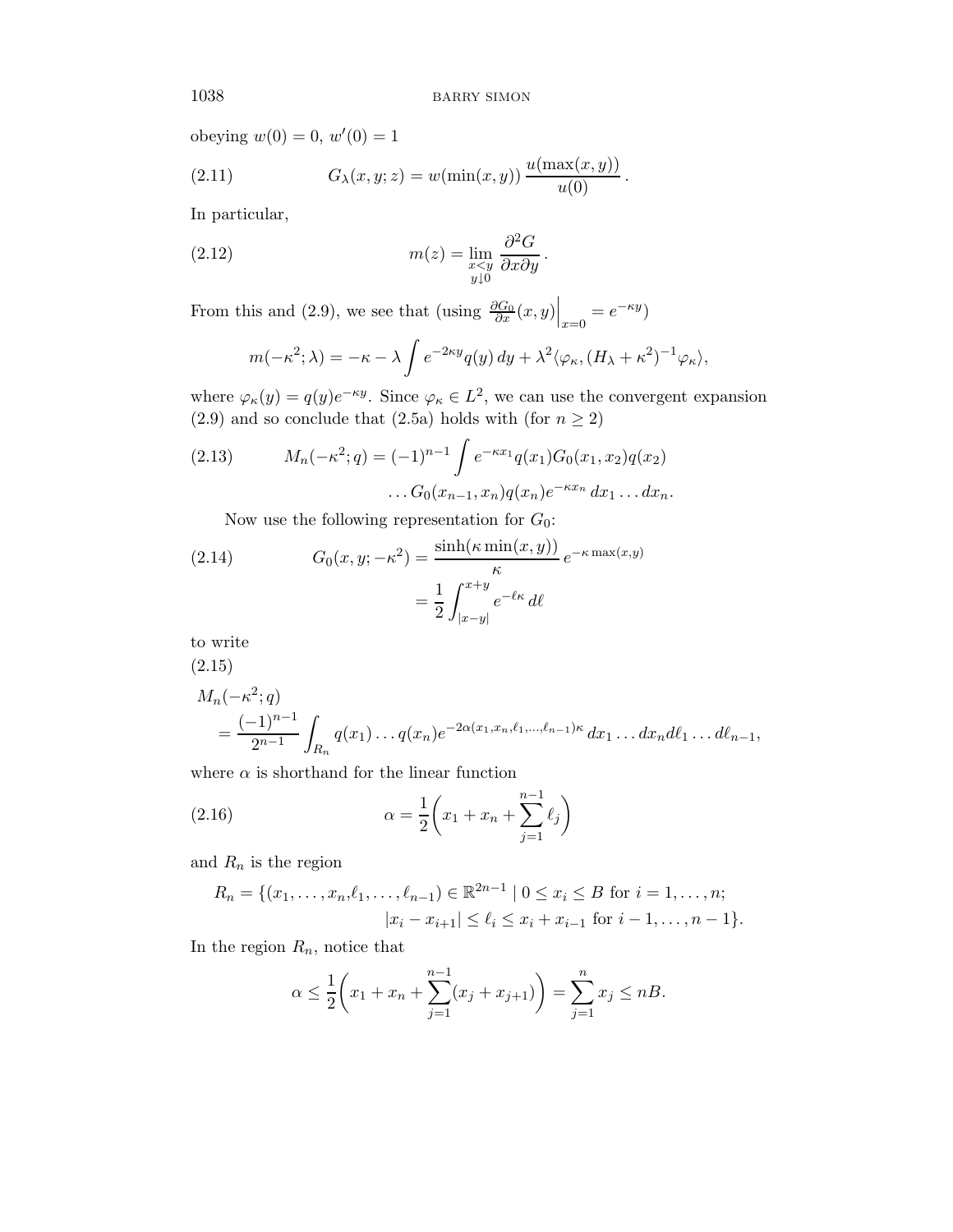Change variables by replacing  $\ell_{n-1}$  by  $\alpha$  using the linear transformation (2.16) and use  $\ell_{n-1}$  for the linear function

(2.17) 
$$
\ell_{n-1}(x_1, x_n, \ell_1, \ldots, \ell_{n-2}, \alpha) = 2\alpha - x_1 - x_n - \sum_{j=1}^{n-2} \ell_j.
$$

Thus, (2.5b) holds where

(2.18) 
$$
A_n(\alpha) = \frac{(-1)^{n-1}}{2^{n-2}} \int_{R_n(\alpha)} q(x_1) \dots q(x_n) dx_1 \dots dx_n d\ell_1 \dots d\ell_{n-2}.
$$

 $2^{n-1}$  has become  $2^{n-2}$  because of the Jacobian of the transition from  $\ell_{n-1}$ to  $\alpha$ .  $R_n(\alpha)$  is the region

$$
(2.19)
$$
  
\n
$$
R_n(\alpha) = \{(x_1, \ldots, x_n, \ell_1, \ldots, \ell_{n-2}) \in \mathbb{R}^{2n-2} \mid 0 \le x_i \le B \text{ for } i = 1, \ldots, n; |x_i - x_{i+1}| \le \ell_i \le x_i + x_{i+1} \text{ for } i = 1, \ldots, n-2; |x_{n-1} + x_n| \le \ell_{n-1}(x_1, \ldots, x_n, \ell_1, \ldots, \ell_{n-2}, \alpha) \le x_{n-1} + x_n \}
$$

with  $\ell_{n-1}$  the functional given by (2.17).

We claim that

$$
(2.20) \nR_n(\alpha) \subset \tilde{R}_n(\alpha) \n= \left\{ (x_1, \ldots, x_n, \ell_1, \ldots, \ell_{n-2}) \in \mathbb{R}^{2n-2} \middle| 0 \le x_i \le \alpha; \ell_i \ge 0; \sum_{i=1}^{n-2} \ell_i \le 2\alpha \right\}.
$$

Accepting (2.20) for a moment, we note by (2.18) that

$$
|A_n(\alpha)| \le \frac{1}{2^{n-2}} \int_{\tilde{R}_n(\alpha)} |q(x_1)| \dots |q(x_n)| dx_1 \dots d\ell_{n-2}
$$
  
= 
$$
\left( \int_0^{\alpha} |q(x)| dx \right)^n \frac{\alpha^{n-2}}{(n-2)!}
$$

since  $\int \sum y_i = b; y_i \ge 0$   $dy_1 \ldots dy_n = \frac{b^n}{n!}$  $\frac{b^n}{n!}$  by a simple induction. This is just (2.7). To prove (2.8), we note that

$$
|A_n(\alpha;q) - A_n(\alpha,\tilde{q})|
$$
  
\n
$$
\leq 2^{-n-2} \int_{\tilde{R}_n(\alpha)} |q(x_1) \dots q(x_n) - \tilde{q}(x_1) \dots \tilde{q}(x_n)| dx_1 \dots d\ell_{n-2}
$$
  
\n
$$
\leq \frac{\alpha^{n-2}}{(n-2)!} \sum_{j=0}^{n-1} Q(\alpha)^j \left[ \int_0^{\alpha} |q(y) - \tilde{q}(y)| dy \right] \tilde{Q}(\alpha)^{n-j-1}.
$$

Since  $\sum_{j=0}^{m} a^{j} b^{m-j} \le \sum_{j=0}^{m} \binom{m}{j} a^{j} b^{m-j} = (a+b)^{m}, (2.8)$  holds.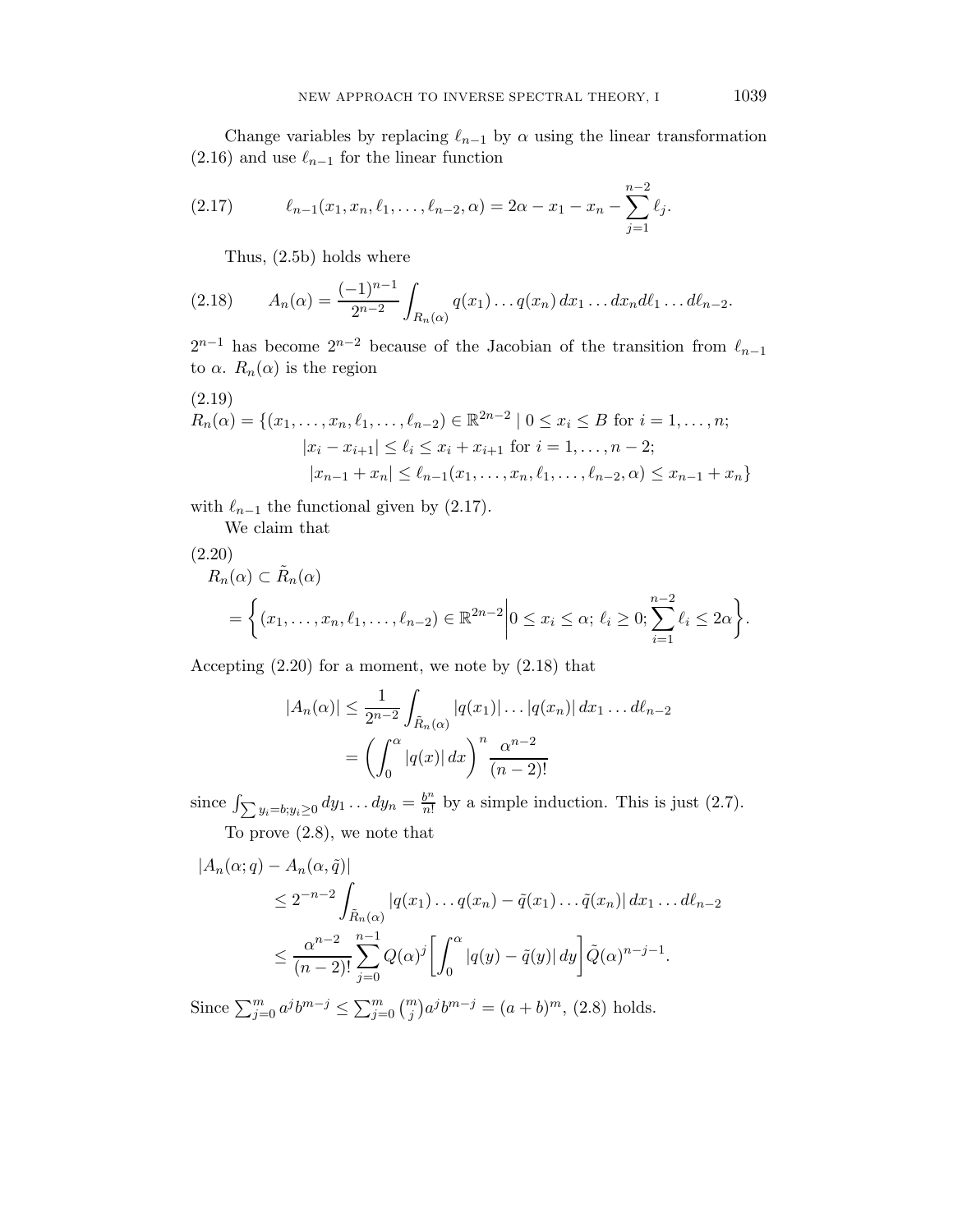Thus, we need only prove (2.20). Suppose  $(x_1, \ldots, x_n, \ell_1, \ldots, \ell_{n-2}) \in$  $R_n(\alpha)$ . Then

$$
2x_m \le |x_1 - x_m| + |x_n - x_m| + x_1 + x_n
$$
  
\n
$$
\le x_1 + x_n + \sum_{j=1}^{n-1} |x_{j+1} - x_j|
$$
  
\n
$$
\le x_1 + x_n + \sum_{j=1}^{n-2} \ell_j + \ell_{n-1}(x_1, \dots, x_n, \ell_1, \dots, \ell_{n-2}; \alpha) = 2\alpha
$$

so  $0 \le x_j \le \alpha$ , proving that part of the condition  $(x_1, \ell_{n-2}) \subset \tilde{R}_n(\alpha)$ . For the second part, note that

$$
\sum_{j=1}^{n-2} \ell_j = 2\alpha - x_1 - x_n - \ell_{n-1}(x_1, \dots, x_n, \ell_1, \dots, \ell_{n-2}) \le 2\alpha
$$

 $\Box$ 

since  $x_1, x_n$ , and  $\ell_{n-2}$  are nonnegative on  $R_n(\alpha)$ .

We want to say more about the smoothness of the functions  $A_n(\alpha)$  and  $A_n(\alpha, x)$  defined for  $x \geq 0$  and  $n \geq 2$  by (2.21)

$$
A_n(\alpha, x) = \frac{(-1)^{n-1}}{2^{n-2}} \int_{R_n(\alpha)} q(x + x_1) \dots q(x + x_n) dx_1 \dots dx_n d\ell_1 \dots d\ell_{n-2}
$$

so that  $A(\alpha, x) = \sum_{n=0}^{\infty} A_n(\alpha, x)$  is the A-function associated to  $m(-\kappa^2, x)$ . We begin with  $\alpha$  smoothness for fixed x.

PROPOSITION 2.3.  $A_n(\alpha, x)$  is a  $C^{n-2}$ -function in  $\alpha$  and obeys for  $n \geq 3$ (2.22)  $\begin{array}{c} \begin{array}{c} \begin{array}{c} \end{array} \\ \begin{array}{c} \end{array} \end{array} \end{array}$  $d^jA_n(\alpha)$  $d\alpha^j$  $\begin{array}{c} \begin{array}{c} \begin{array}{c} \end{array} \\ \begin{array}{c} \end{array} \end{array} \end{array}$ ≤  $\frac{1}{(n-2-j)!} \alpha^{n-2-j} Q(\alpha)^n; \qquad j=1,\ldots,n-2.$ 

Proof. Write

$$
A_n(\alpha) = \frac{(-1)^{n-1}}{2^{n-1}} \int_{R_n} q(x_1) \dots q(x_n) \, \delta\left(2\alpha - x_1 - x_n - \sum_{m=1}^{n-1} \ell_i\right) dx_1
$$

$$
\dots dx_n d\ell_j \dots d\ell_{n-1}.
$$

Thus, formally,

(2.23)  
\n
$$
\frac{d^j A_n(\alpha)}{d\alpha^j} = \frac{(-1)^{n-1} 2^j}{2^{n-2}} \int_{R_n} q(x_1)
$$
\n
$$
\dots q(x_n) \, \delta^{(j)} \left(2\alpha - x_1 - x_n - \sum_{m=1}^{n-1} \ell_i\right) dx_1 \dots d\ell_{n-1}.
$$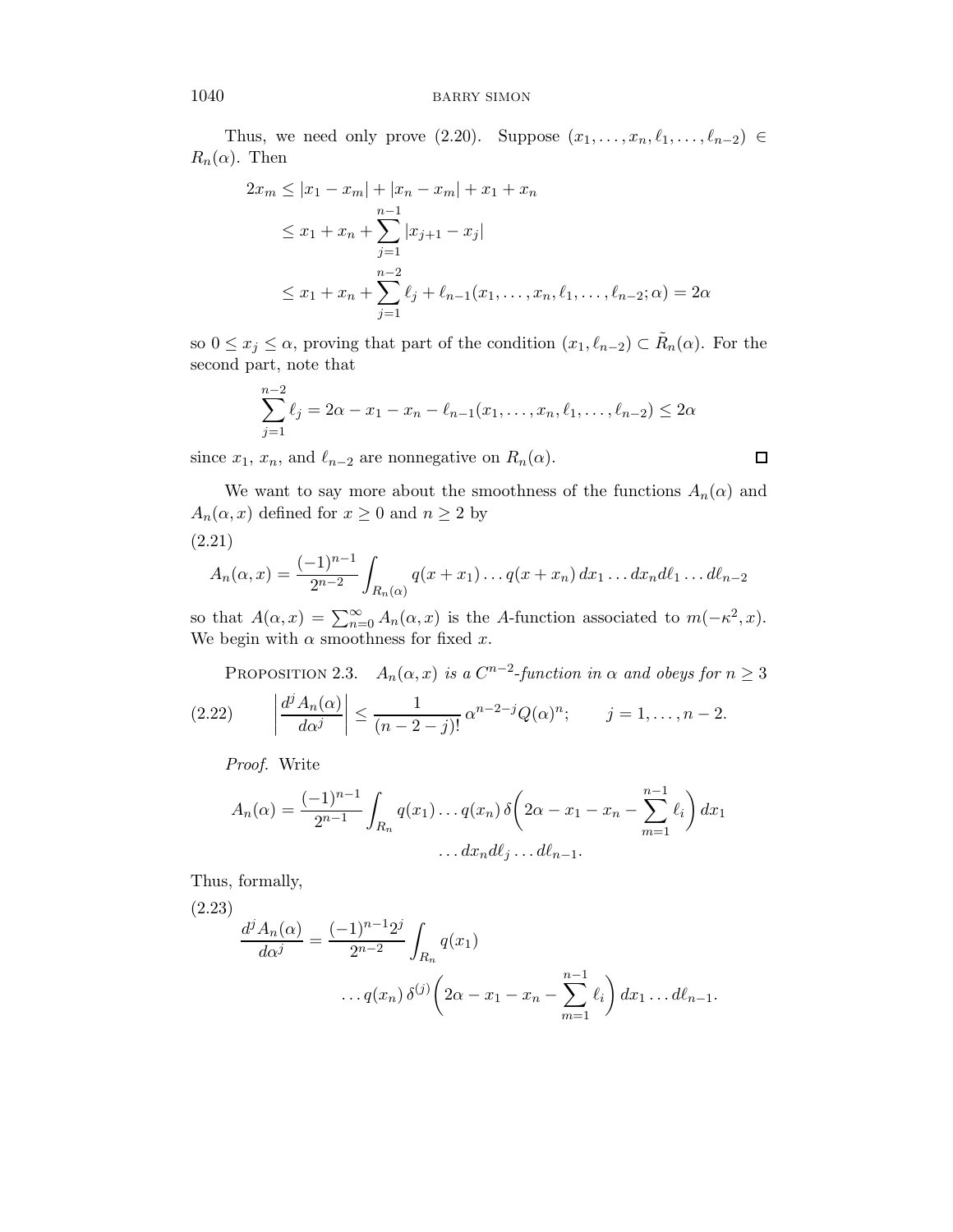Since  $j + 1 \leq n - 1$ , we can successively integrate out  $\ell_{n-1}, \ell_{n-2}, \ldots, \ell_{n-j-1}$ using

(2.24) 
$$
\int_{a}^{b} \delta^{j}(c - \ell) d\ell = \delta^{j-1}(c - a) - \delta^{j-1}(c - b)
$$

and

(2.25) 
$$
\int_a^b \delta(c-\ell) d\ell = \chi_{(a,b)}(c).
$$

Then we estimate each of the resulting  $2<sup>j</sup>$  terms as in the previous lemma, getting

$$
\left| \frac{d^j A_n(\alpha)}{d\alpha^j} \right| \le \frac{2^j}{2^{n-2}} Q(\alpha)^n \frac{(2\alpha)^{n-j-2}}{(n-j-2)!}
$$

which is (2.22).

(2.24), (2.25), while formal, are a way of bookkeeping for legitimate movement of hyperplanes. In (2.25), there is a singularity at  $c = a$  and  $c = b$ , but since we are integrating in further variables, these are irrelevant.  $\Box$ 

PROPOSITION 2.4. If q is  $C^m$ , then  $A_n(\alpha)$  is  $C^{m+(2n-2)}$ .

*Proof.* Write  $R_n$  as n! terms with orderings  $x_{\pi(1)} < \cdots < x_{\pi(n)}$ . For  $j_0 = 2n - 2$ , we integrate out all  $2n - 1$ ,  $\ell$  and x variables. We get a formula for  $\frac{d^{j_0}A_n(\alpha)}{d\alpha^{j_0}}$  $\frac{\partial A_n(\alpha)}{\partial \alpha^{j_0}}$  as a sum of products of q's evaluated at rational multiples of  $\alpha$ . We can then take  $m$  additional derivatives. □

THEOREM 2.5. If q is  $C^m$  and in  $L^1(0,\infty)$ , then  $A(\alpha)$  is  $C^m$  and  $A(\alpha)$  $-q(\alpha)$  is  $C^{m+2}$ .

*Proof.* By (2.2), we can sum the terms in the series for  $\frac{d^{j}A}{d\alpha^{j}}$  and  $\frac{d^{j}(A-q)}{d\alpha^{j}}$  $d\alpha^j$ for  $j = 0, 1, ..., m$  and  $j = 0, 1, ..., m - 2$ , respectively. With this bound and the fundamental theorem of calculus, one can prove the stated regularity.  $\Box$ the fundamental theorem of calculus, one can prove the stated regularity.

Now we can turn to  $x$ -dependence.

LEMMA 2.6. If q is  $C^k$  and of compact support, then  $A_n(\alpha, x)$  for  $\alpha$  fixed is  $C^k$  in x, and for  $n \geq 2$ ,  $j = 1, \ldots, k$ ,

$$
(2.26)\qquad \left|\frac{d^j A_n(\alpha, x)}{dx^j}\right| \le Q(\alpha)^{\max(0, n-j)} [P_j(\alpha)]^{\min(j,n)} \frac{\alpha^{n-2}}{(n-2)!},\,
$$

where

$$
P_j(\alpha) = \int_0^{\alpha} \sum_{m=0}^j \left| \frac{d^m q}{dx^m} (y) \right| dy.
$$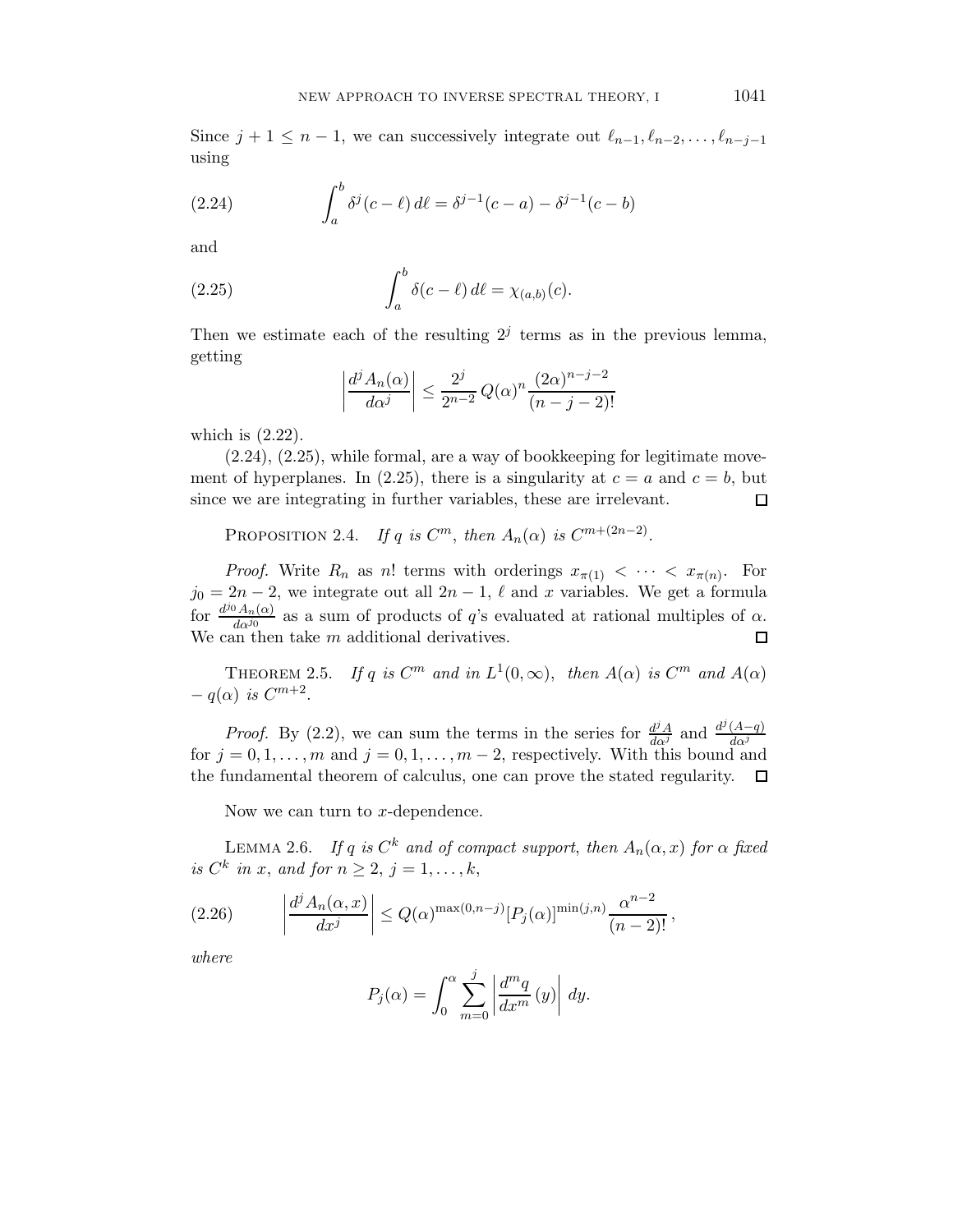*Proof.* In  $(2.21)$ , we can take derivatives with respect to x. We get a sum of terms with derivatives on each  $q$ , and using values on these terms and the argument in the proof of Lemma 2.2, we obtain (2.26). 口

THEOREM 2.7. If q is  $C^k$  and of compact support, then  $A(\alpha, x)$  for  $\alpha$ fixed is  $C^k$  in x and

$$
\frac{d^j m}{dx^j}(-\kappa^2, x) = -\int_0^\infty \frac{\partial^j A}{\partial x^j}(\alpha, x)e^{-2\alpha\kappa} d\alpha
$$

for  $\kappa$  large and  $j = 1, 2, \ldots, k$ .

*Proof.* This follows from the estimates in Lemma 2.6 and Theorem 2.1.  $\Box$ 

## 3. Existence of A: General case

By combining Theorem 2.1 and Theorem A.1.1, we immediately have

THEOREM 3.1. Let  $b < \infty$ ,  $q \in L^1(0, b)$ , and  $h \in \mathbb{R} \cup {\infty}$  or else let  $b = \infty$  and let q obey (1.4), (1.5). Fix  $a < b$ . Then, there exists a function  $A(\alpha)$  on  $L^1(0,a)$  obeying

(3.1) 
$$
|A(\alpha) - q(\alpha)| \le Q(\alpha) \exp(\alpha Q(\alpha)),
$$

where

(3.2) 
$$
Q(\alpha) \equiv \int_0^{\alpha} |q(y)| dy
$$

so that as  $\kappa \to \infty$ ,

(3.3) 
$$
m(-\kappa^2) = -\kappa - \int_0^a A(\alpha)e^{-2\alpha\kappa} d\alpha + \tilde{O}(e^{-2a\kappa}).
$$

Moreover,  $A(\alpha)$  on [0, a] is only a function of q on [0, a].

*Proof.* Let  $\tilde{b} = \infty$  and  $\tilde{q}(x) = q(x)$  for  $x \in [0, a]$  and  $\tilde{q}(x) = 0$  for  $x > a$ . By Theorem A.1.1,  $m - \tilde{m} = \tilde{O}(e^{-2a\kappa})$ , and by Theorem 2.1,  $\tilde{m}$ has a representation of the form  $(3.3)$ .  $\Box$ 

#### 4. Asymptotic formula

While our interest in the representation (1.24) is primarily for inverse theory and, in a sense, it provides an extremely complete form of asymptotics, the formula is also useful to recover and extend results of others on more conventional asymptotics.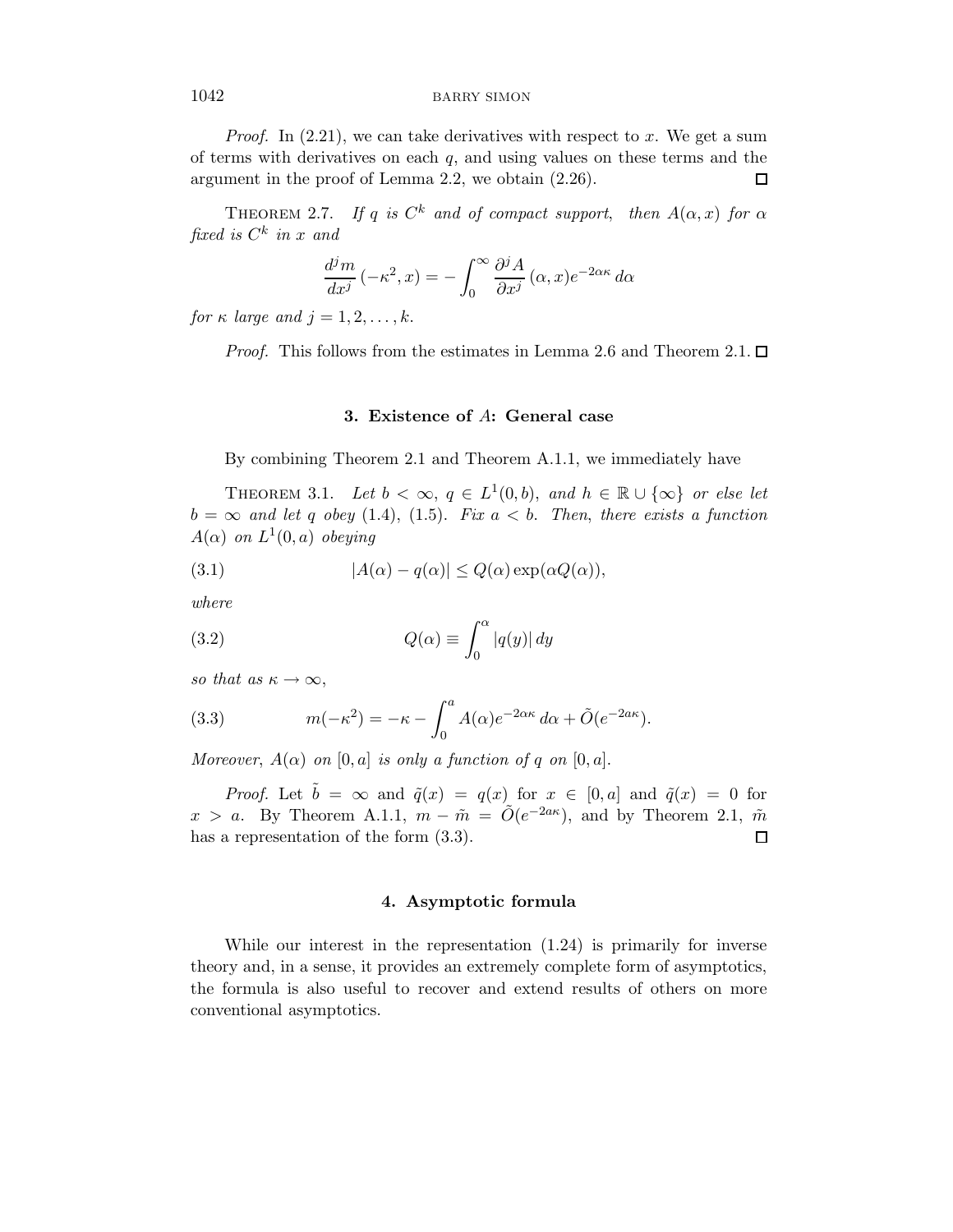In this section, we will explain this theme. We begin with a result related to Atkinson [1] (who extended Everitt [5]).

THEOREM 4.1. For any q (obeying  $(1.2)$ – $(1.5)$ ), we have that

(4.1) 
$$
m(-\kappa^2) = -\kappa - \int_0^b q(x)e^{-2x\kappa} dx + o(\kappa^{-1}).
$$

*Remarks.* 1. Atkinson's " $m$ " is the negative inverse of our m and he uses  $k = i\kappa$ , and so his formula reads  $((4.3)$  in [1])

$$
m_{\text{Atk}}(k^2) = ik^{-1} + k^{-2} \int_0^b e^{2ikx} q(x) dx + o(|k|^{-3}).
$$

2. Atkinson's result is stronger in that he allows cases where  $q$  is not bounded below (and so he takes  $|z| \to \infty$  staying away from the negative real axis also). [10] will extend (4.1) to some such situations.

3. Atkinson's method breaks down on the real  $x$  axis where our estimates hold, but one could use Phragmén-Lindelöf methods and Atkinson's results to prove Theorem 4.1.

*Proof.* By Theorem 3.1,  $(A-q) \to 0$  as  $\alpha \downarrow 0$  so  $\int_0^a e^{-2a\kappa} (A(\alpha) - q(\alpha)) d\alpha$  $= o(\kappa^{-1})$ . Thus, (3.3) implies (4.1).

Corollary 4.2.

$$
m(-\kappa^2) = -\kappa + o(1).
$$

*Proof.* Since  $q \in L^1$ , dominated convergence implies that  $\int_0^b q(x)e^{-2\kappa x} dx$  $= o(1)$ .

COROLLARY 4.3. If  $\lim_{x\downarrow 0} q(x) = a$  (indeed, if  $\frac{1}{s} \int_0^s q(x) dx \to a$  as  $s \downarrow 0$ ), then

$$
m(-\kappa^{2}) = -\kappa - \frac{a}{2}\,\kappa^{-1} + o(\kappa^{-1}).
$$

COROLLARY 4.4. If 
$$
q(x) = cx^{-\alpha} + o(x^{-\alpha})
$$
 for  $0 < \alpha < 1$ , then  
\n
$$
m(-\kappa^2) = -\kappa - c[2^{a-1}\Gamma(1-\alpha)]\kappa^{\alpha-1} + o(\kappa^{\alpha-1}).
$$

We can also recover the result of Danielyan and Levitan [4]:

THEOREM 4.5. Let  $q(x) \in C^n[0,\delta)$  for some  $\delta > 0$ . Then as  $\kappa \to \infty$ , for suitable  $\beta_0, \ldots, \beta_n$ , we have that

(4.2) 
$$
m(-\kappa^2) = -\kappa - \sum_{m=0}^n \beta_j \kappa^{-j-1} + O(\kappa^{-n-1}).
$$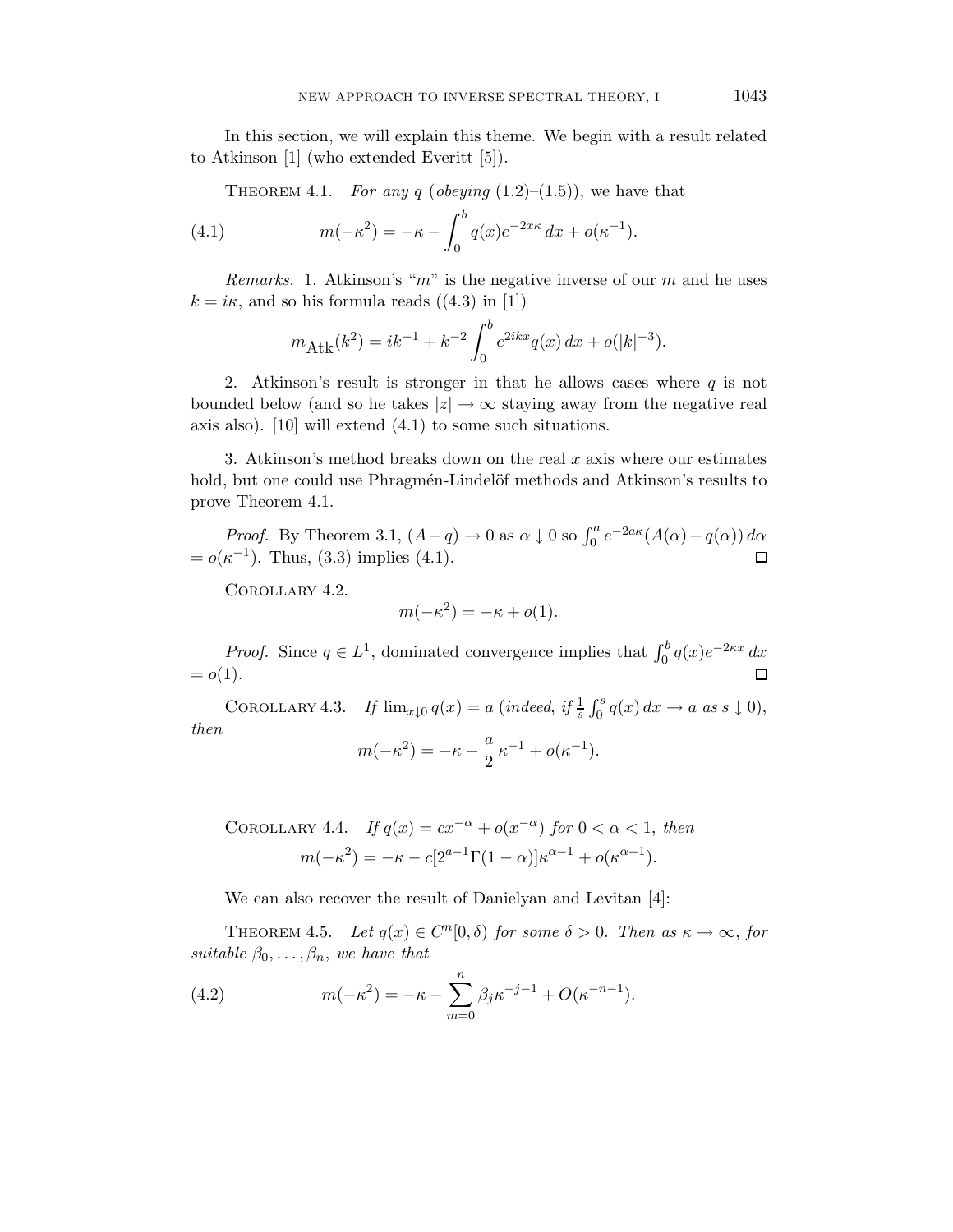Remarks. 1. Our  $m$  is the negative inverse of their  $m$ .

2. Our proof does not require that q is  $C<sup>n</sup>$ . It suffices that  $q(x)$  has an asymptotic series  $\sum_{m=0}^{n} a_m x^m + o(x^n)$  as  $x \downarrow 0$ .

*Proof.* By Theorems 3.1 and 2.5,  $A(\alpha)$  is  $C^n$  on  $[0, \delta)$ . It follows that  $A(\alpha) = \sum_{m=0}^{n} b_j \alpha^j + o(\alpha^j)$ . Since  $\int_0^{\delta} \alpha^j e^{-2\alpha\kappa} d\alpha = \kappa^{-j-1} 2^{-j-1} j! + \tilde{O}(e^{-2\delta\kappa}),$ we have (4.2)  $\beta_j = 2^{j-1} j! b_j = 2^{j-1} \frac{\partial^j A}{\partial \alpha^j} (\alpha = 0)$ .

Later we will prove that  $A$  obeys  $(1.28)$ . This immediately yields a recursion formula for  $\beta_i(x)$ , viz.:

$$
\beta_{j+1}(x) = \frac{1}{2} \frac{\partial \beta_j}{\partial x} + \frac{1}{2} \sum_{\ell=0}^j \beta_\ell(x) \beta_{j-\ell}(x), \qquad j \ge 0
$$

$$
\beta_0(x) = \frac{1}{2} q(x);
$$

see also [9, §2].

#### 5. Reading boundary conditions

Our goal in this section is to prove Theorem 1.6 and then Theorem 1.3. Indeed, we will prove the following stronger result:

THEOREM 5.1. Let m be the m-function for a potential q with  $b < \infty$ . Then there exists a measurable function  $A(\alpha)$  on  $[0,\infty)$  which is  $L^1$  on any finite interval [0, R], so that for each  $N = 1, 2, \ldots$  and any  $a < 2Nb$ , (5.1)

$$
m(-\kappa^2) = -\kappa - \int_0^a A(\alpha)e^{-2\alpha\kappa} d\alpha - \sum_{j=1}^N A_j \kappa e^{-2\kappa bj} - \sum_{j=1}^N B_j e^{-2\kappa bj} + \tilde{O}(e^{-2a\kappa}),
$$

where

(a) If  $h = \infty$ , then  $A_j = 2$  and  $B_j = -2j \int_0^b q(y) dy$ .

(b) If 
$$
|h| < \infty
$$
, then  $A_j = 2(-1)^j$  and  $B_j = 2(-1)^{j+1}j[2h + \int_0^b q(y) dy]$ .

Remarks. 1. The combination  $2h + \int_0^b q(y) dy$  is natural when  $|h| < \infty$ . It also enters into the formula for eigenvalue asymptotics [11], [13].

2. One can think of (5.1) as saying that

$$
m(-\kappa^2) = -\kappa - \int_0^a \tilde{A}(\alpha)e^{-2\alpha\kappa} d\alpha + \tilde{O}(e^{-2a\kappa})
$$

for any a where now  $\tilde{A}$  is only a distribution of the form  $\tilde{A}(\alpha) = A(\alpha) +$ 1  $\frac{1}{2} \sum_{j=1}^{\infty} A_j \delta'(\alpha - jb) + \sum_{j=1}^{\infty} B_j \delta(\alpha - jb)$  where  $\delta'$  is the derivative of a delta function.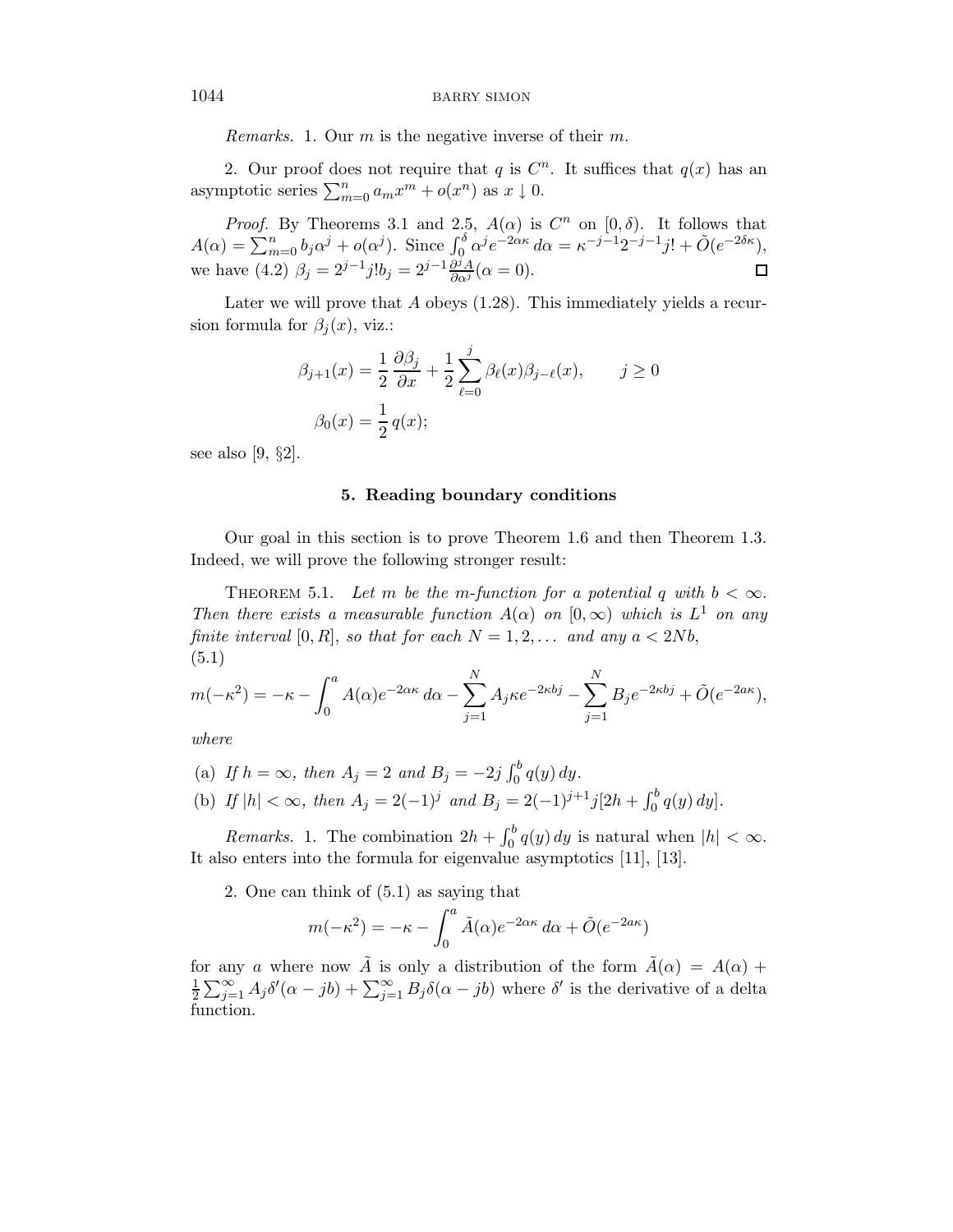3. As a consistency check on our arithmetic, we note that if  $q(y) \to q(y) + c$ and  $\kappa^2 \to \kappa^2 - c$  for some c, then  $m(-\kappa^2)$  should not change.  $\kappa^2 \to \kappa^2 - c$ means  $\kappa \to \kappa - \frac{c}{2\kappa}$  and so  $\kappa e^{-2\kappa bj} \to \kappa e^{-2\kappa bj} + cbj e^{-2\kappa bj} + O(\kappa^{-1})$  terms. That means that under  $q \to q + c$ , we must have that  $B_j \to B_j - c\dot{b}jA_j$ , which is the case.

*Proof.* Consider first the free Green's function for  $-\frac{d^2}{dx^2}$  with Dirichlet boundary conditions at  $0$  and  $h$ -boundary condition at  $b$ . It has the form

(5.2) 
$$
G_0(x, y) = \frac{\sinh(\kappa x) u_+(y)}{\kappa u_+(0)}, \qquad x < y
$$

where  $u_+(y; \kappa, h)$  obeys  $-u'' = -\kappa^2 u$  with boundary condition

(5.3) 
$$
u'(b) + hu(b) = 0.
$$

Write

(5.4) 
$$
u_{+}(y) = e^{-\kappa y} + \alpha e^{-\kappa(2b-y)}
$$

for  $\alpha \equiv \alpha(h,\kappa)$ . Plugging (5.4) into (5.3), one finds that

(5.5) 
$$
\alpha = \begin{cases} -1, & h = \infty \\ \frac{1-h/\kappa}{1+h/\kappa} = 1 - \frac{2h}{\kappa} + O(\kappa^{-2}), & |h| < \infty. \end{cases}
$$

Now one just follows the arguments of Section 2 using (5.2) in place of (2.14). All terms of order 2 or more in  $\lambda^2$  contribute to locally  $L^1$  pieces of  $\tilde{A}(\alpha)$ . The exceptions come from the order 0 and order 1 terms. The order 0 term is

$$
\lim_{x < y \to 0} \frac{\partial^2 G_0(x, y)}{\partial x \partial y} = \frac{u'_+(0)}{u_+(0)} = -\kappa \left[ \frac{1 - \alpha e^{-2b\kappa}}{1 + \alpha e^{-2b\kappa}} \right] \equiv Q.
$$

Now  $\frac{1-z}{1+z} = 1 + 2 \sum_{n=1}^{\infty} (-1)^n z^n$ , so (5.6)

$$
Q = -\kappa - 2\kappa \sum_{n=1}^{\infty} (-1)^n \alpha^n e^{-2b\kappa n}
$$
  
= 
$$
\begin{cases} -\kappa - 2\kappa \sum_{n=1}^{\infty} e^{-2b\kappa n} \\ -\kappa - 2\kappa \sum_{n=1}^{\infty} (-1)^n e^{-2b\kappa n} - 4 \sum_{n=1}^{\infty} (-1)^{n+1} n h e^{-2b\kappa n} + \text{regular}, \end{cases}
$$

where "regular" means a term which is a Laplace transform of a locally  $L^1$ function. We used (by  $(5.5)$ ) that if h is finite, then

$$
\alpha^n = 1 - \frac{2nh}{\kappa} + O(\kappa^{-2}),
$$

where  $\kappa O(\kappa^{-2})$  in this context is regular.

The first-order term is

$$
P \equiv -\int_0^b q(y) \left[ \frac{u_+(y)}{u_+(0)} \right]^2 dy.
$$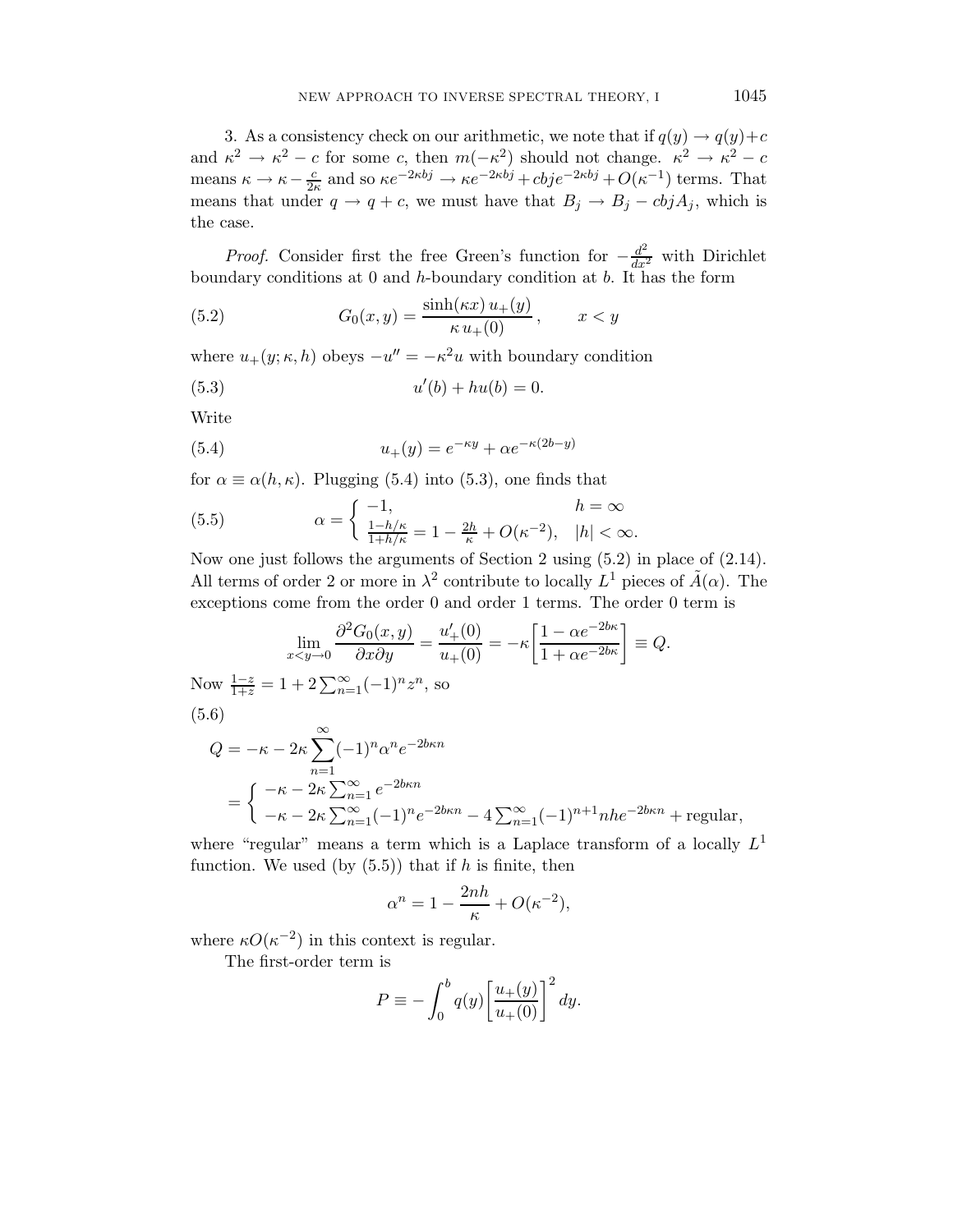Now  $\left(\frac{u_+(y_0)}{u_+(0)}\right)^2 = (1 + \alpha e^{-2b\kappa})^{-2} [e^{-\kappa y} + \alpha e^{-\kappa(2b-y)}]^2$ . In expanding the last square,  $e^{-2\kappa y}$  and  $e^{-2\kappa(2b-y)}$  yield regular terms but the cross term is not regular; that is,

$$
P = -\left[\int_0^b q(y) \, dy\right] 2\alpha e^{-2\kappa b} (1 + \alpha e^{-2\kappa b})^{-2} + \text{regular}.
$$

Now

$$
z(1+z)^{-2} = -z \frac{d}{dz} (1+z)^{-1} = -z \frac{d}{dz} \left( \sum_{n=0}^{\infty} (-1)^n z^n \right) = \sum_{n=1}^{\infty} (-1)^{n+1} n z^n
$$

and so using  $\alpha^n = (-1)^n$  if  $h = \infty$  and  $\alpha^n = 1 + O(\kappa^{-1})$  if  $h < \infty$ , we see that

(5.7) 
$$
P = \begin{cases} 2\sum_{n=1}^{\infty} ne^{-2n\kappa b} \left[\int_0^b q(y) dy\right] + \text{regular}, & h = \infty \\ 2\sum_{n=1}^{\infty} (-1)^n n e^{-2n\kappa b} \left[\int_0^b q(y) dy\right] + \text{regular}, & |h| < \infty. \end{cases}
$$

Combining (5.6) and (5.7), we see that (with  $I = \int_0^b q(y) dy$ ), (5.8)

$$
P + Q = \begin{cases}\n-\kappa - 2\kappa \sum_{n=1}^{\infty} e^{-2b\kappa n} + 2 \sum_{n=1}^{\infty} nIe^{-2b\kappa n} + \text{regular} \\
-\kappa - 2\kappa \sum_{n=1}^{\infty} (-1)^n e^{-2b\kappa n} + 2 \sum_{n=1}^{\infty} (-1)^n n[I + 2h]e^{-2b\kappa h} + \text{regular}.\n\end{cases}
$$

 $\Box$ 

This is precisely what conclusion (a), (b) of Theorem 5.1 asserts.

Proof of Theorem 1.3. The direct assertion follows from Theorem 5.1 and the fact that A on  $[0, b]$  is only a function of q there. We consider the converse part. By Theorems 5.1 and 3.1, for each  $q_i$  we have for any  $a < \infty$ ,

$$
m_j(-\kappa^2) = -\kappa - \int_0^a \tilde{A}_j(\alpha) e^{-2\kappa\alpha} d\alpha + \tilde{O}(e^{-2\kappa a}),
$$

where  $\tilde{A}(\alpha)$  is an  $L^1(0, a)$  function plus a possible finite sum of  $\delta$  and  $\delta'$  terms. Take  $a = 2b$ . (1.12) and the fundamental expansion on uniqueness of inverse Laplace transforms (see Theorem A.2.2) imply that  $(A_1 - A_2)(\alpha)$  is supported on [b, 2b]. If  $b_1, b_2 > b$ , then the limit (1.12) is zero, so  $h_1 \neq h_2$  implies either  $b_1$  or  $b_2$  is b. If only one is b, then the difference has a  $\delta'$  term and the limit in  $(1.12)$  is infinite. Therefore,  $b_1 = b_2 = b$ .

Since  $A_1 = A_2$  on [0, b], Theorem 1.2 implies that  $q_1(x) = q_2(x)$  on [0, b]. If both  $h_1$  and  $h_2$  are infinite, then the limit is zero. If only one is infinite, then there is a  $\delta'$  term and the limit is infinite. Thus, a limit on  $(0, \infty)$  implies  $h_1$  and  $h_2$  are both finite and so, by Theorem 5.1, the limit is  $4(h_1 - h_2)$  as claimed. □ claimed.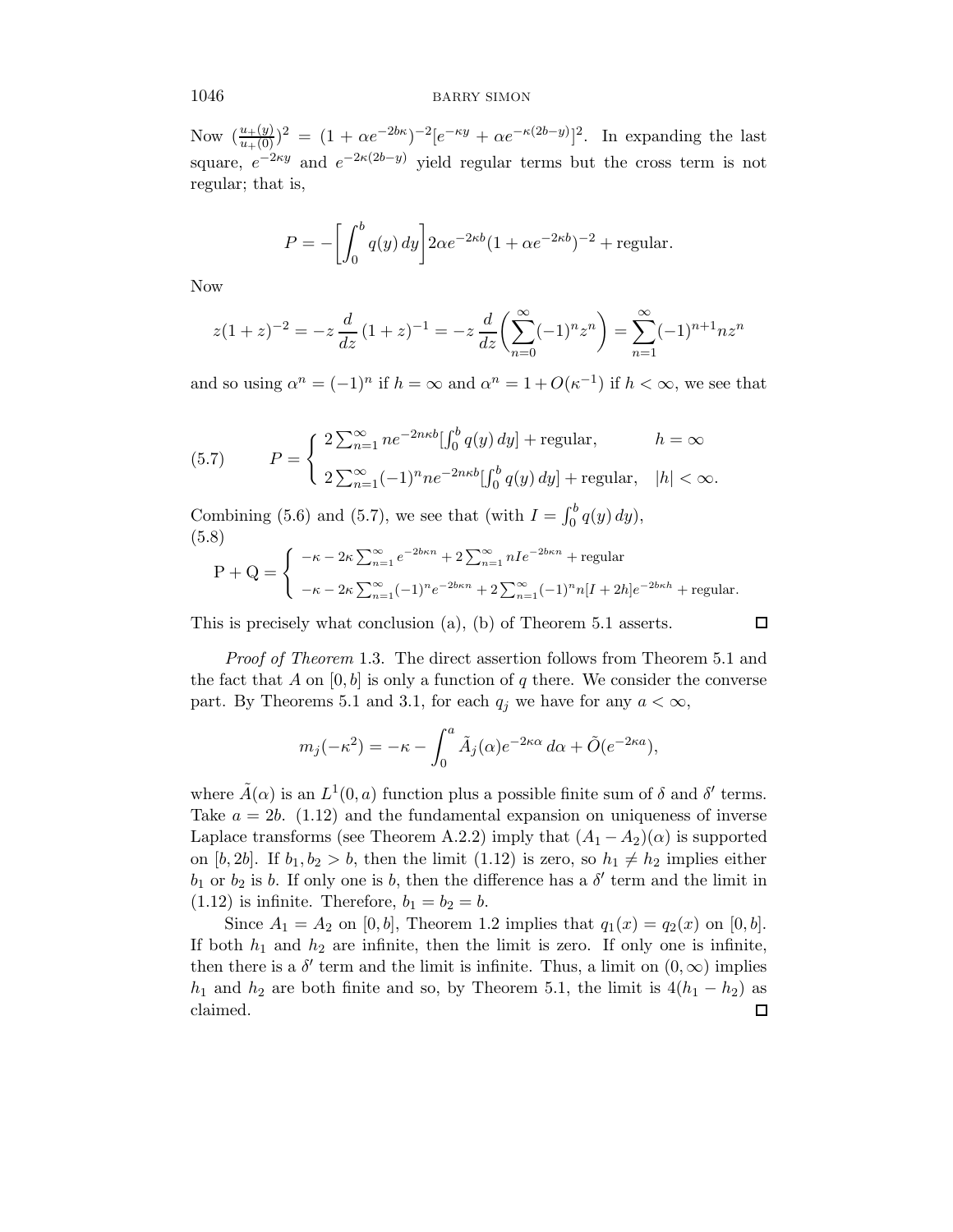## 6. The A-equation

In this section, we will prove equation (1.28). We begin with the case where q is  $C^1$ . In general, given q (i.e., q, b, and h if  $b < \infty$ ), we can define  $m(z,x) = \frac{u'_+(x,z)}{u_+(x,z)}$  $\frac{u'_{+}(x,z)}{u_{+}(x,z)}$  for  $x \in [0,b)$  and  $z \in \mathbb{C} \setminus [\beta,\infty)$  for suitable  $\beta \in \mathbb{R}$ . By Theorem 3.1, there is a function  $A(\alpha, x)$  defined for  $(\alpha, x) \in \{(\alpha, x) \in \mathbb{R}^2 \mid 0 \leq x \leq 1\}$  $x < b$ ;  $0 < \alpha < b - x$ }  $\equiv S$  so that for any  $a < b - x$ ,

(6.1) 
$$
m(-\kappa^2, x) = -\kappa - \int_0^a A(\alpha, x) e^{-2\alpha\kappa} d\alpha + \tilde{O}(e^{-2a\kappa}).
$$

Moreover, m obeys the Riccati equation (1.8), and by (3.1) if we define  $g_{\alpha}(x)$ on  $[0, b]$  by

$$
g_{\alpha}(x) = A(\alpha, x) \quad \text{if } x < b - \alpha
$$
  
= 0 \quad \text{if } b - \alpha \le x < b,

then

(6.2) 
$$
\lim_{\alpha \downarrow 0} g_{\alpha}(x) = q(x)
$$

in  $L^1(0, a)$  for any  $a < b$ .

In (6.2), there is a potential difficulty in that  $A(\alpha, x)$  is a priori only defined for almost every  $\alpha$  for each x, so that  $g_{\alpha}(x)$  is not well-defined for all  $\alpha$ . One can finesse this difficulty by interpreting (6.2) in essential sense (i.e., for all  $a < b$  and  $\varepsilon > 0$ , there is a  $\Lambda$  so that for almost every  $\alpha$  with  $0 < \alpha < \Lambda$ , we have  $\int_0^a |g_\alpha(x) - q(x)| dx < \varepsilon$ ). Alternatively, one can pick a concrete realization of q and then use the fact that  $A - q$  is continuous to define  $A(x, \alpha) - q(x + \alpha)$  for all x,  $\alpha$  and then (6.2) holds in traditional sense. Indeed, if  $q$  is continuous, it holds pointwise.

THEOREM 6.1. If q is 
$$
C^1
$$
, then A is jointly  $C^1$  on S and obeys  
(6.3) 
$$
\frac{\partial A}{\partial x} = \frac{\partial A}{\partial \alpha} + \int_0^{\alpha} A(\beta, x) A(\alpha - \beta, x) d\beta.
$$

*Proof.* That A is jointly  $C^1$  when q is  $C^1$  of compact support follows from the arguments in Section 2 (and then the fact that  $A$  on  $[0, a)$  is only a function of q on  $[0, a)$  lets us extend this to all  $C<sup>1</sup>$  q's). Moreover, by Theorem 2.7,

(6.4) 
$$
\frac{\partial m}{\partial x}(-\kappa^2, x) = -\int_0^a \frac{\partial A}{\partial x}(\alpha, x)e^{-2\alpha\kappa}d\alpha + \tilde{O}(e^{-2a\kappa})
$$

for all  $a < b - x$ . Now in (6.1), square m to see that (6.5)

$$
m(x, -\kappa^2)^2 = \kappa^2 + \int_0^a B(\alpha, x)e^{-2\alpha\kappa} d\alpha + 2\int_0^a A(\alpha, x)\kappa e^{-2\alpha\kappa} d\alpha + \tilde{O}(e^{-2\alpha\kappa}),
$$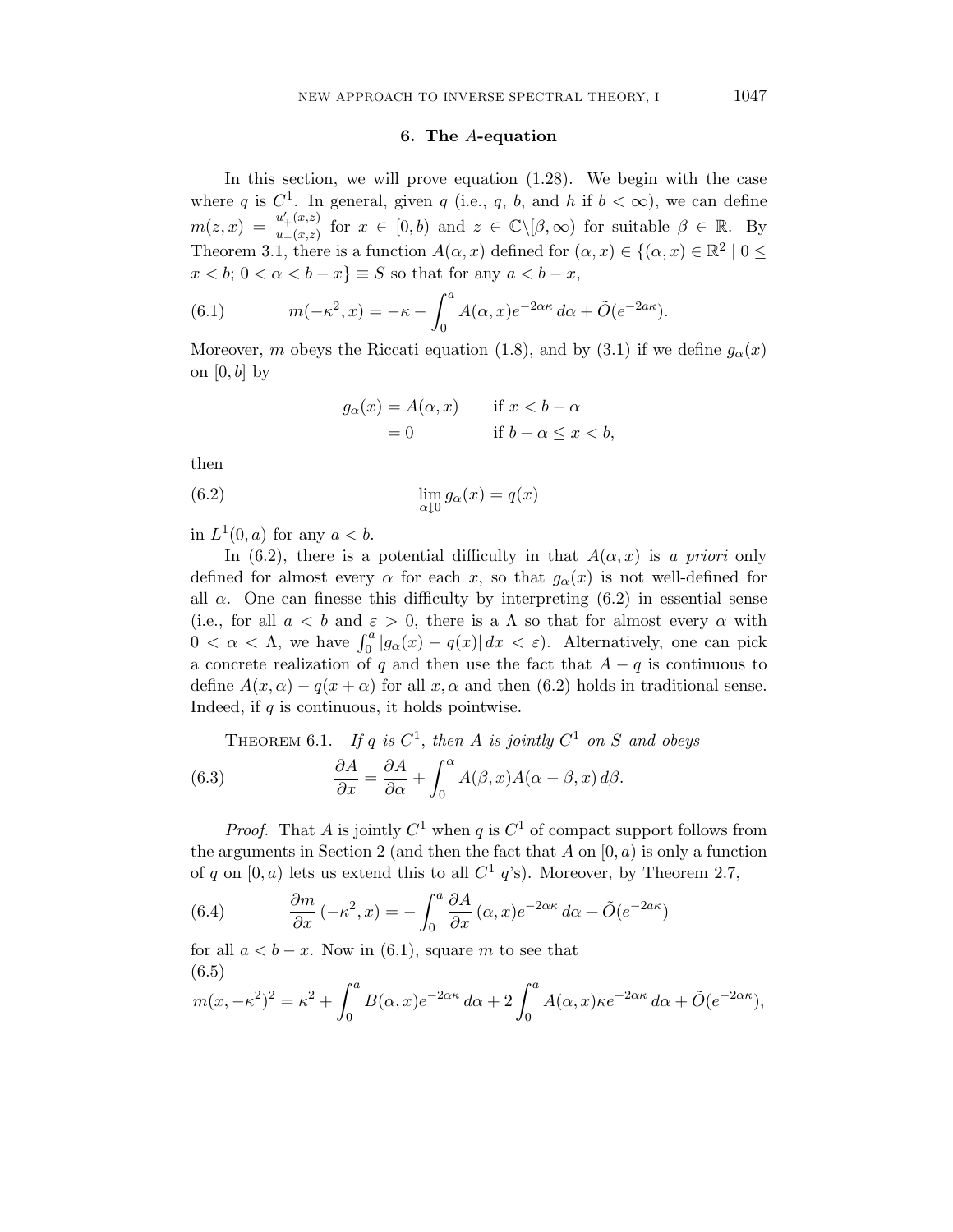where  $B(\alpha, x) = \int_{0}^{\alpha} A(\beta, x) A(\alpha - \beta, x) d\beta$ . In the cross term in (6.5), write  $2\kappa e^{-2\alpha\kappa} = -\frac{d}{d\alpha}(e^{-2\alpha\kappa})$  and integrate by parts

$$
2\int_0^a A(\alpha, x)\kappa e^{-2\alpha\kappa} d\alpha = -A(a, x)e^{-2a\kappa} + \lim_{\alpha \downarrow 0} A(\alpha, x) + \int_0^a \frac{\partial A}{\partial \alpha} (\alpha, x)e^{-2\alpha\kappa} d\alpha.
$$

By (6.2),  $\lim_{\alpha\downarrow 0} A(\alpha, x) = q(x)$  so (6.5) becomes

(6.6) 
$$
-m^2 + \kappa^2 + q = \int_0^a \left(\frac{\partial A}{\partial \alpha} + B\right) e^{-2\alpha \kappa} d\alpha + \tilde{O}(e^{-2\alpha \kappa}).
$$

The Riccati equation (1.8), (6.4), (6.6), and the uniqueness of inverse Laplace transforms (Theorem A.2.2) then imply that (6.3) holds pointwise. □

There are various senses in which  $(6.3)$  holds for general q. We will state three. All follow directly from the regularity results in Section 2, the continuity expressed by (3.4), and Theorem 6.1.

THEOREM 6.2. For general  $q$ ,  $(6.3)$  holds in distributional sense.

THEOREM 6.3. For general q, define  $C(\gamma, x)$  on  $\{(\gamma, x) \in \mathbb{R}^2 \mid x < \gamma < b\}$ by

$$
C(\gamma, x) = A(\gamma - x, x).
$$

Then, if  $x_1 < x_2 < \gamma$ , we have that for all  $(\gamma, x)$ ,

(6.7) 
$$
C(\gamma, x_2) = C(\gamma, x_1) + \int_{x_1}^{x_2} dy \left[ \int_y^{\gamma} C(\lambda, y) C(\gamma - \lambda + y, y) d\lambda \right].
$$

THEOREM 6.4. If q is continuous, then  $F(\alpha, x) \equiv A(\alpha, x) - q(\alpha + x)$  is jointly  $C^1$  and obeys

$$
\frac{\partial F}{\partial x} = \frac{\partial F}{\partial \alpha} + \int_0^\alpha A(\beta, x) A(\alpha - \beta, x) d\beta.
$$

#### 7. The uniqueness theorem

In this section, we will prove Theorem 1.5 and therefore, as already noted in the introduction, Theorem 1.2. Explicitly,

THEOREM 7.1. Let  $q_1$  and  $q_2$  be two potentials and let  $a < \min(b_1, b_2)$ . Suppose  $A_1(\alpha, 0) = A_2(\alpha, 0)$  for  $\alpha \in [0, a]$ . Then  $q_1 = q_2$  for a.e. for x in  $[0, a]$ .

Proof. We will use (6.7) and an elementary Gronwall's equality to conclude that  $A_1(\alpha, x) = A_2(\alpha, x)$  on  $S = \{(x, \alpha) \in \mathbb{R}^2 \mid x + \alpha < a\}$ , and then conclude that  $q_1 = q_2$  on [0, a] by (6.2). Pick an explicit realization of  $q_1$  and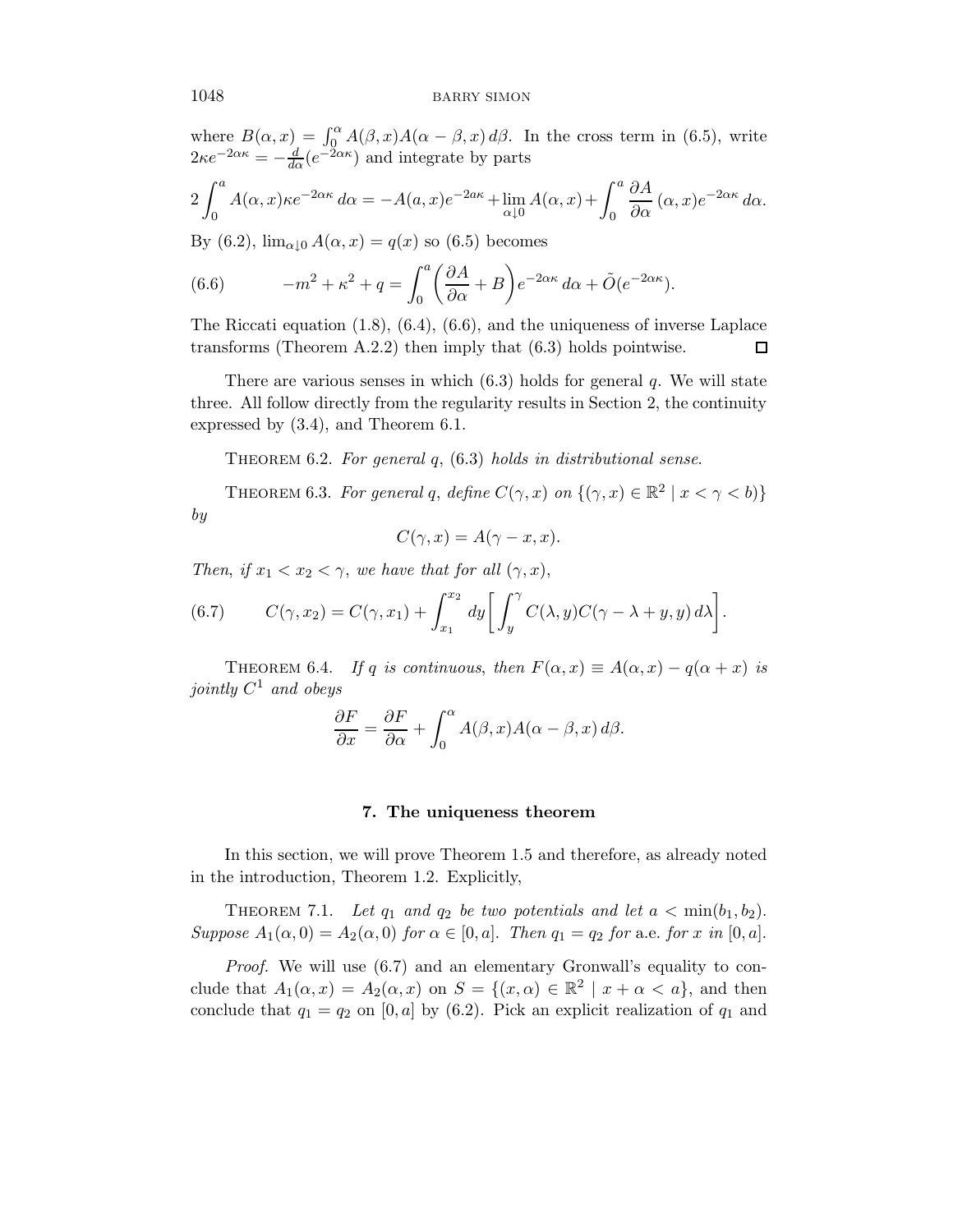$q_2$  and then since  $A_i(\alpha, x) - q_i(\alpha + x)$  is continuous, an explicit realization of  $A_i(\alpha, x)$  in which

$$
g(x) = \int_0^{a-x} |A_1(\alpha, x) - A_2(\alpha, x)| d\alpha
$$

is continuous. Moreover, in this realization,

$$
D = \sup_{0 \le x < a} \int_0^{a-x} \left[ |A_1(\alpha, x)| + |A_2(\alpha, x)| \right] d\alpha < \infty
$$

since the integral is also continuous. By (6.7) for  $0 \le x_1 < x_2 < a$ ,

(7.1) 
$$
g(x_2) \le g(x_1) + D \int_{x_1}^{x_2} g(y) dy.
$$

Letting  $h(x) = \sup_{0 \le y \le x} g(y)$ , we see that (7.1) implies

$$
h(x_2) \le h(x_1) + D \int_{x_1}^{x_2} h(x_2) \, dy
$$

so if  $D(x_2 - x_1) < 1$  and  $h(x_1) = 0$ , then  $h(x_2) = 0$ . By hypothesis,  $h(0) = 0$ . So using this argument a finite number of times,  $h(x) \equiv 0$  for  $x \in [0, a]$ , that is,  $A_1 = A_2$  on S. is,  $A_1 = A_2$  on  $S$ .

#### 8. Complements and open questions

In this final section, we make a number of remarks about the ideas and results of the earlier sections as well as focus on some open questions and conjectures that we hope to address. We will also mention some results in a forthcoming paper with F. Gesztesy [10] that will study the objects of this paper.

1. Our reconstruction procedure is one-sided, as it must be since  $m(z, x)$  is a function of q on  $[x, b]$  and totally independent of q on  $[0, x]$ . The one-sidedness comes from the fact that the differential equation for A begins  $\frac{\partial A}{\partial x} = \frac{\partial A}{\partial \alpha}$ , not  $\frac{\partial A}{\partial x} = -\frac{\partial A}{\partial \alpha}$ . If one took an  $m_-$  function defined from the left of an interval and normalized so the Riccati equation (1.8) still holds, then  $m_{-}(-\kappa^2)$  has leading asymptotics  $+\kappa$  rather than  $-\kappa$ , and that leads precisely to leading asymptotics  $\frac{\partial A}{\partial x} = -\frac{\partial A}{\partial \alpha} + \cdots$  consistent with the one-sidedness in the other direction.

2. We owe to Gel′ fand [6] the remark that our basic results extend easily to matrix valued  $q$ 's (and thus to some higher-order systems). One defines u as a matrix and  $m(z) = u'(0, z)u(0, z)^{-1}$ , in which case m obeys the matrix equation

$$
m'=q-z-m^2.
$$

A is matrix-valued. Everything goes through without significant changes.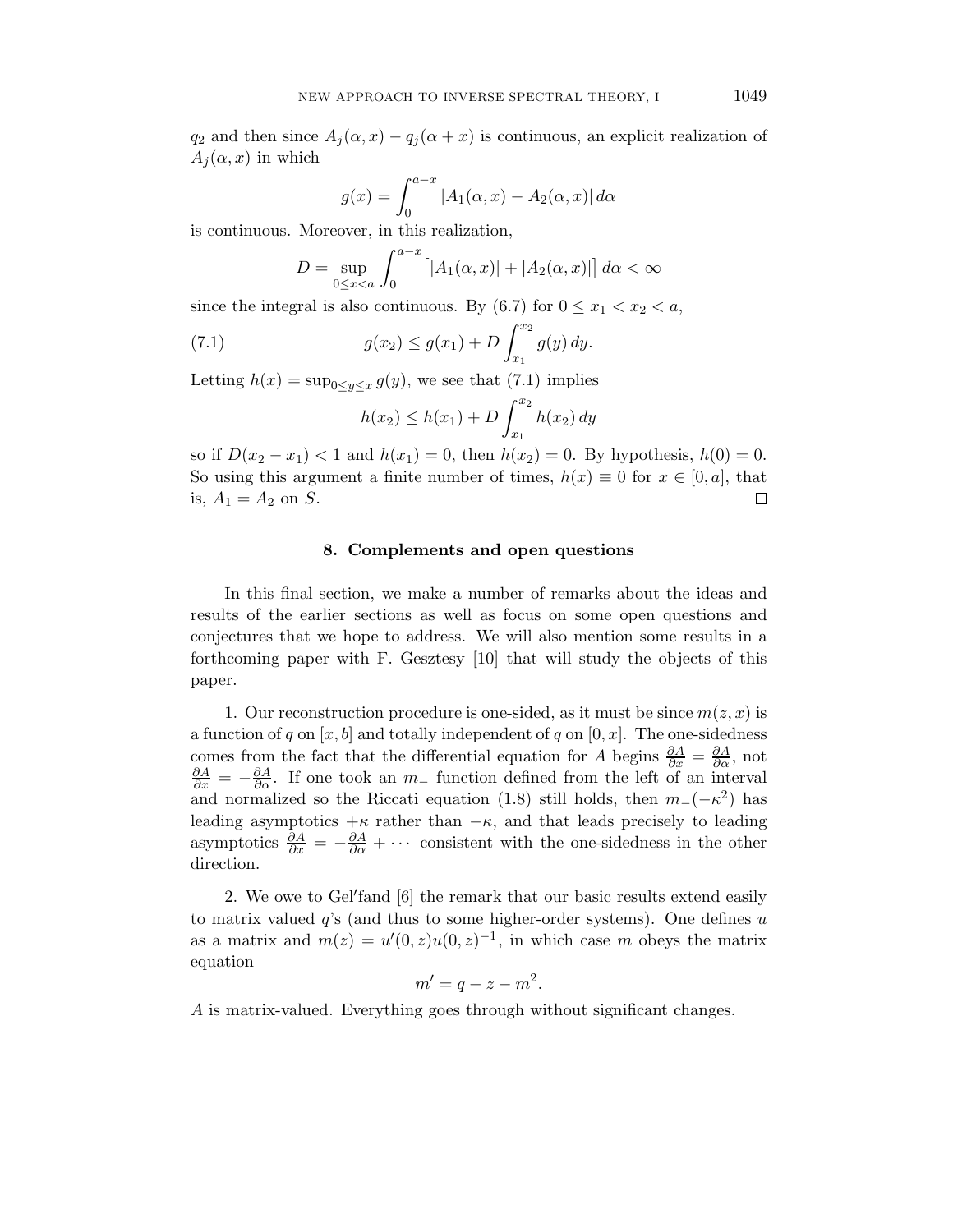3. One can ask about the relation of our A-function to the kernel K of Gel'fand-Levitan (see 13]). In terms of the Gel'fand-Levitan kernel  $K(x, y)$ (defined if  $|y| \leq x$ ), one can define new kernels  $K_C, K_S$  defined on  $0 \leq y \leq x$ (and built out of  $K(x, \pm y)$ ) so that there are solutions C, S of  $-u'' + qu = -\kappa^2 u$ of the form,

$$
C(x, \kappa) = \cosh(\kappa, x) + \int_0^x K_C(x, y) \cosh(\kappa y) dy
$$

$$
S(x, \kappa) = \frac{\sinh(\kappa x)}{\kappa} + \int_0^x K_S(x, y) \frac{\sinh(\kappa y)}{\kappa} dy.
$$

C, S are normalized so that  $u_+ = C+m_+S$ , and so defining  $u_+$  by the boundary condition at  $b$ , one gets

(8.1) 
$$
m_{+}(\kappa) = \frac{hC(b,\kappa) - C'(b,\kappa)}{S'(b,\kappa) - hS(b,\kappa)}.
$$

Now,

$$
2e^{-\kappa b}(-C' + hC) = -\kappa + h + \kappa \int_0^b B_1(\alpha)e^{-2\alpha \kappa} d\alpha
$$

$$
= -\kappa \left(1 + \int_0^b B(\alpha)e^{-2\alpha \kappa} d\alpha \tilde{O}(e^{-2b\kappa})\right)
$$

for suitable  $B$  defined in terms of  $K$  and  $h$  and its derivatives. Similarly,

$$
2e^{-\kappa b}(S'-hS) = 1 + \int_0^b D(\alpha)e^{-2\alpha\kappa} d\alpha + \tilde{O}(e^{-2b\kappa}).
$$

By Theorem A.2.3,  $(1+\int_0^b D(\alpha)e^{-2\alpha\kappa} d\alpha)^{-1}$  has the form  $1+\int_0^b E(\alpha)e^{-2\alpha\kappa}$  $+ \tilde{O}(e^{-2b\kappa})$  and so we can deduce a representation

$$
m_{+}(\kappa) = -\kappa \left( 1 + \int_{0}^{b} F(\alpha) e^{-2\alpha \kappa} d\alpha + \tilde{O}(e^{-2b\kappa}) \right).
$$

More careful analysis shows that  $F(0) = 0$  and F can be differentiated so that  $m_+(\kappa) = -\kappa - \int_0^b A(\alpha)e^{-2\alpha\kappa} d\alpha + \tilde{O}(\dots).$ 

That is, one can discover the existence of our basic representation from the Gel′ fand-Levitan representation; indeed, we first found it this way. Because of the need to invert  $(1 + \int_0^b D(\alpha)e^{-2\alpha \kappa} d\alpha)$ , the formula relating A to K is extremely complicated. Subsequent to the preparation of this paper, Gesztesy and I [10] found a simple relation between A and the second Gel'fand-Levitan kernel, L, related to K by  $1 + L = (1 + K)^{-1}$ .

4. The discrete analog of A is just the Taylor coefficients of the discrete m-function at infinity. There is, of course, a necessary and sufficient condition for such a Taylor series to come from a discrete Jacobi matrix m-function. For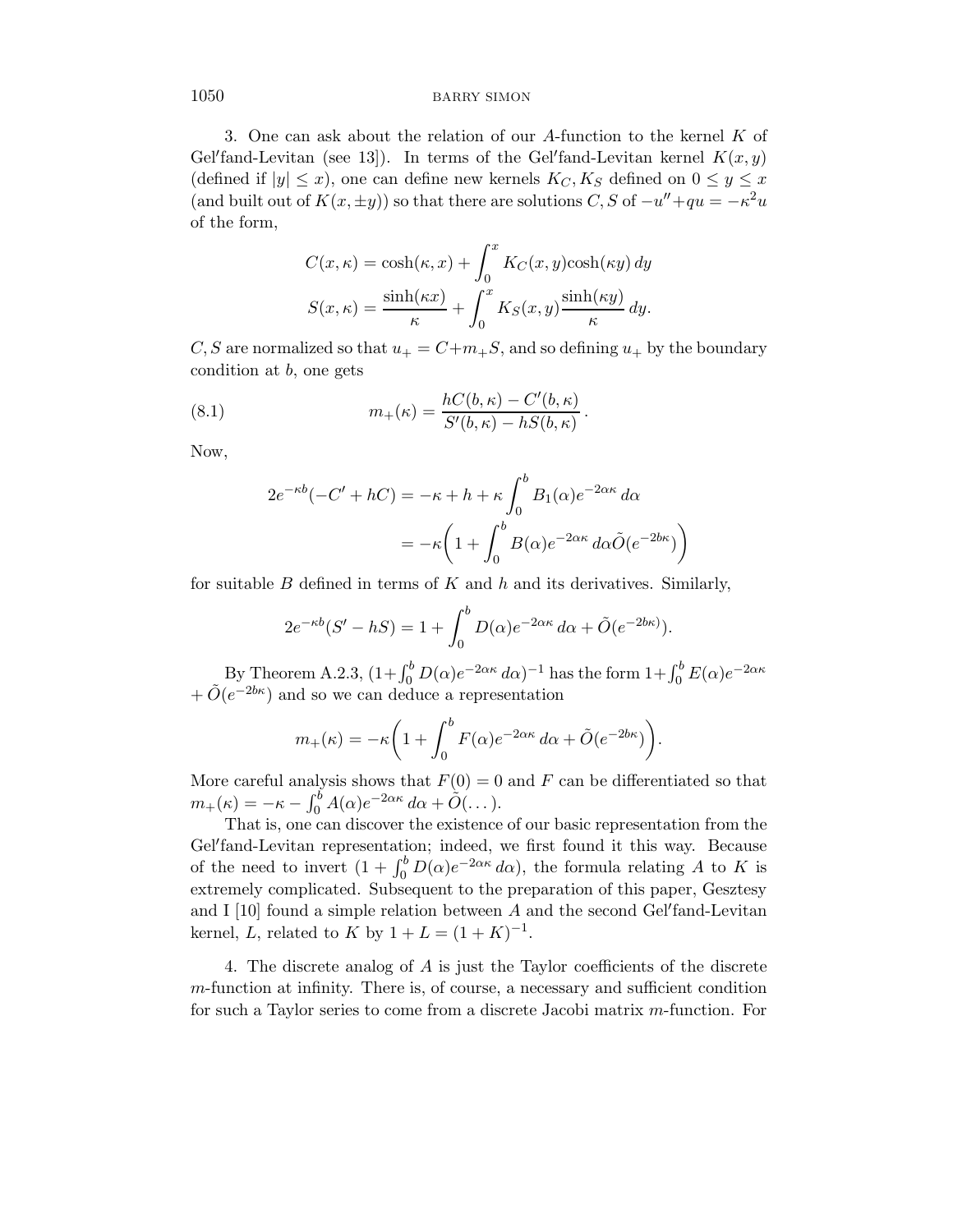these Taylor coefficients are precisely the moments of the spectral measure, and there are a set of positivity conditions such moments have to obey. This suggests that A must obey some kind of positivity conditions. What are they? Is there perhaps a beautiful theorem that the differential equation obeyed by the A-function has a solution with a given initial condition if and only if these positivity conditions are obeyed? Subsequent to the preparation of this paper, Gesztesy and I  $[10]$  found a simple relation between  $A$  and the spectral measure, which is the analog of the Taylor coefficient,

$$
A(\alpha) = -2 \int_0^\infty \frac{d\rho(\lambda)}{\lambda^{1/2}} \sin(2\alpha \sqrt{\lambda}),
$$

where the divergent integral has to be interpreted as an Abelian limit.

5. The sequence of  $\delta$  and  $\delta'$  singularities that occur when  $b < \infty$  must be intimately related to the distribution of eigenvalues of the associated  $H$  via some analog of the Poisson summation formula.

6. There must be an analog of the approach of this paper to inverse scattering theory. Find it!

7. In [10], Gesztesy and I will compute the A-function in case  $q(x) = -\gamma$ for some  $\gamma > 0$ . Then

$$
A(\alpha) = \frac{\sqrt{\gamma}}{\alpha} I_1(2\alpha\sqrt{\gamma}),
$$

where  $I_1$  is the standard Bessel function denoted by  $I_1(\cdot)$ . Since

$$
I_1(z) = \frac{1}{2} z \sum_{k=0}^{\infty} \frac{(\frac{1}{4}z^2)^k}{k!(k+1)!},
$$

the  $\frac{1}{n!}$  bounds in (2.7) are not good as  $n \to \infty$  if q is bounded. This is discussed further in [10].

#### Appendix 1: Localization of asymptotics

Our goal in this appendix is to prove one direction of Theorem 1.2, viz.:

THEOREM A.1.1. If  $(q_1, b_1, h_1), (q_2, b_2, h_2)$  are two potentials and  $a <$  $\min(b_1, b_2)$  and if

(A.1.1) 
$$
q_1(x) = q_2(x)
$$
 on  $(0, a)$ ,

then as  $\kappa \to \infty$ ,

(A.1.2) 
$$
m_1(-\kappa^2) - m_2(-\kappa^2) = \tilde{O}(e^{-2\kappa a}).
$$

While we know of no explicit reference for this form of the result, the closely related Green's function bounds have long been in the air, going back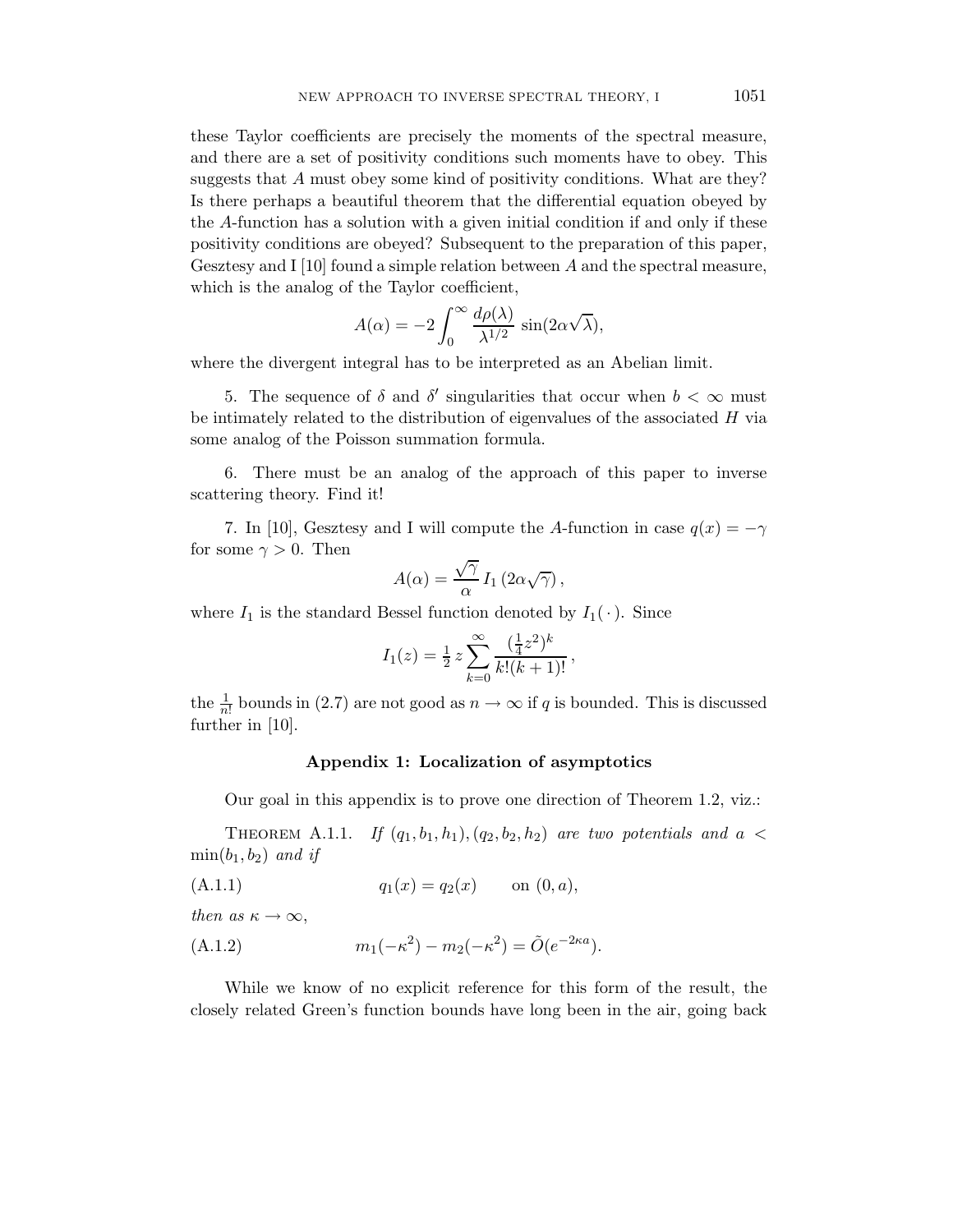at least to ideas of Donoghue, Kac, and McKean over thirty years ago. A basic role in our proof will be played by the Neumann analog of the Dirichlet relation (2.2). Explicitly, if  $G^D(x, y; z, q)$  and  $G^N(x, y; z, q)$  are the integral kernels of  $(H - z)^{-1}$  with  $H = -\frac{d^2}{dx^2} + q(x)$  on  $L^2(0, \infty)$  with  $u(0) = 0$  (Dirichlet) and  $u'(0) = 0$  (Neumann) boundary conditions, respectively, then

(A.1.3) 
$$
m(z) = \lim_{\substack{x \le y \\ y \downarrow 0}} \frac{\partial^2 G^D}{\partial x \partial y}
$$

and

(A.1.4) 
$$
m(z) = [-G^N(0,0;z,q)]^{-1}.
$$

To see this, let u be the solution  $L^2$  at  $\infty$  (or which obeys the boundary condition at b) and let  $\tilde{w}$  obey  $-\tilde{w}'' + q\tilde{w} = z\tilde{w}$  with  $\tilde{w}(0) = 1$ ,  $\tilde{w}'(0) = 0$ boundary conditions. Then

(A.1.5) 
$$
G^{N}(x, y; z, q) = -\tilde{w}(\min(x, y)) \frac{u(\max(x, y))}{u'(0)},
$$

from which (A.1.4) is immediate.

We will begin the proof of Theorem A.1.1 by considering the case where  $b_1 = b_2 = \infty$ .

PROPOSITION A.1.2. Let  $q_1, q_2$  be defined on  $(0, \infty)$  and obey  $(1.4)/(1.5)$ . Then

(A.1.6) 
$$
G^{N}(0,0;-\kappa^{2},q_{i}) = \kappa^{-1} + o(\kappa^{-1})
$$

and if  $(A.1.1)$  holds, then

(A.1.7) 
$$
G^{N}(0,0;-\kappa^2,q_1) - G^{N}(0,0;-\kappa^2,q_2) = \tilde{O}(e^{-2\kappa a}).
$$

*Remark.* (A.1.4), (A.1.6), and (A.1.7) imply (A.1.2) in this case.

*Proof.* Let  $P(x, y; t, q)$  be the integral kernel of  $e^{-tH}$  on  $L^2(\mathbb{R}, dx)$  where  $H = -\frac{d^2}{dx^2} + q(|x|)$ . The method of images implies that for  $x, y \ge 0$ ,

(A.1.8) 
$$
G^{N}(x, y; -\kappa^{2}, q) = \int_{0}^{\infty} [P(x, y; t, q) + P(x, -y; t, q)] e^{-\kappa^{2} t} dt.
$$

Simple path integral estimates (see [16]) imply that

(A.1.9) 
$$
P(0,0;t,q) = (4\pi t)^{-1/2}[1+o(1)] \text{ as } t \downarrow 0
$$

and if (A.1.1) holds, then for any  $\varepsilon > 0$ , there exists  $C_{\varepsilon} > 0$  (depending only on the  $\beta_2$  for  $q_1, q_2$ , so that

(A.1.10) 
$$
|P(0,0;t,q_1) - P(0,0;t,q_2)| \le C_{\varepsilon} \exp(-(1-\varepsilon)a^2/t).
$$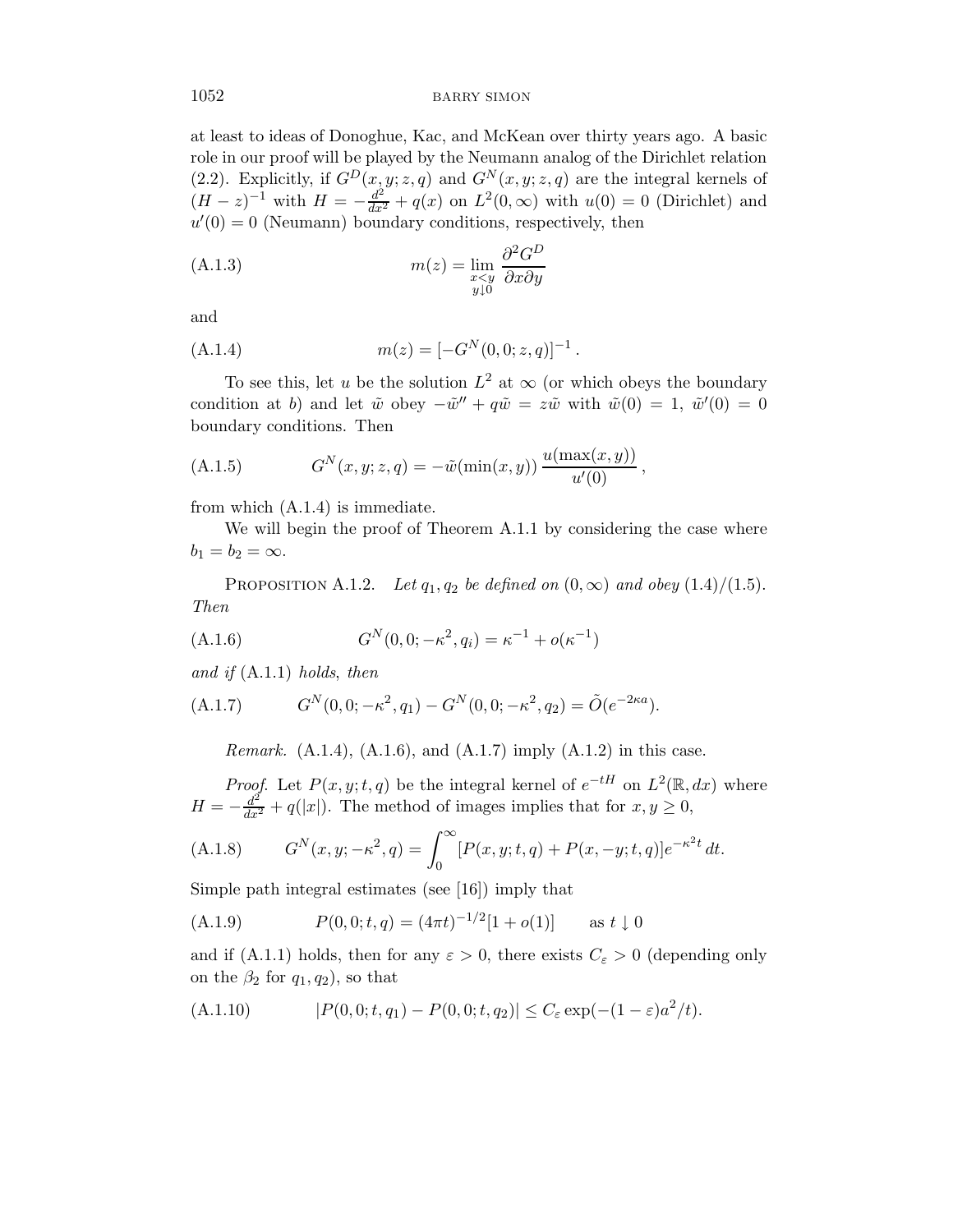(A.1.9) implies (A.1.6) since 
$$
\int_0^\infty 2(4\pi t)^{-1/2} e^{-\kappa^2 t} dt = \kappa^{-1} \int_0^\infty (\pi t)^{-1/2} e^{\kappa} dt
$$
  
=  $\kappa^{-1}$ .  
To obtain (A.1.7) we use (A.1.8) (A.1.10) and

To obtain (A.1.7), we use (A.1.8), (A.1.10), and

$$
|P(0,0;t,q_j)| \leq C_1 e^{Dt}
$$

since

$$
\int_0^1 e^{a^2/t} e^{-\kappa^2 t} dt = e^{-2\kappa a} \int_0^1 e^{-(a^{-1/2} - \kappa t^{1/2})^2} dt
$$
  
=  $O(e^{-2\kappa a}).$ 

Next, we consider a situation where  $b < \infty$ , q is given in  $L^1(0, b)$ , and h is 0 or  $\infty$ . Define  $\tilde{q}$  on R by requiring that

$$
\tilde{q}(x+2mb) = \tilde{q}(x) \qquad m = 0, \pm 1, \pm 2, \dots, \text{all } x \in \mathbb{R}
$$

$$
\tilde{q}(-x) = \tilde{q}(x) \qquad \text{all } x \in \mathbb{R}
$$

$$
\tilde{q}(x) = q(x) \qquad x \in [0, b]
$$

which uniquely defines  $\tilde{q}$  (since each orbit  $\{\pm x + 2mb\}$  contains one point in [0, b]). Let  $G^{(N,N)}$  and  $G^{(N,D)}$  be the Green's functions of  $-\frac{d^2}{dx^2} + q(x)$ on  $L^2(0, b)$  with  $u'(0) = 0$  boundary conditions at zero and  $u'(b) = 0$   $((N, N)$ case) or  $u(b) = 0 \ ((N, D)$  case) boundary conditions at b. Let  $\tilde{G}$  be the Green's function for  $-\frac{d^2}{dx^2} + \tilde{q}$  on  $L^2(\mathbb{R})$ . Let P be the corresponding integral kernels for  $e^{-tH}$ .

By the method of images for  $x, y \in [0, b]$ :

(A.1.11) 
$$
G^{(N,N)}(x,y;-\kappa^2) = \sum_{m=-\infty}^{\infty} \tilde{G}(x,i_m(y);-\kappa^2)
$$

(A.1.12) 
$$
G^{(N,D)}(x,y;-\kappa^2) = \sum_{m=-\infty}^{\infty} \sigma_m \tilde{G}(x,i_m(y);-\kappa^2),
$$

where

$$
i_m(y) = y + mb \qquad m = 0, \pm 2, \pm \cdots
$$
  
= -y + mb + b \qquad m = \pm 1, \pm 3, \pm \cdots  

$$
\sigma_m = -1 \qquad m = 1, 2, 5, 6, 9, 10, \dots, -2, -3, -6, -7, \dots
$$
  
= 1 \qquad \text{otherwise}

(i.e.,  $\sigma_m = -1$ , if and only if  $m = 1, 2 \text{ mod } 4$ ).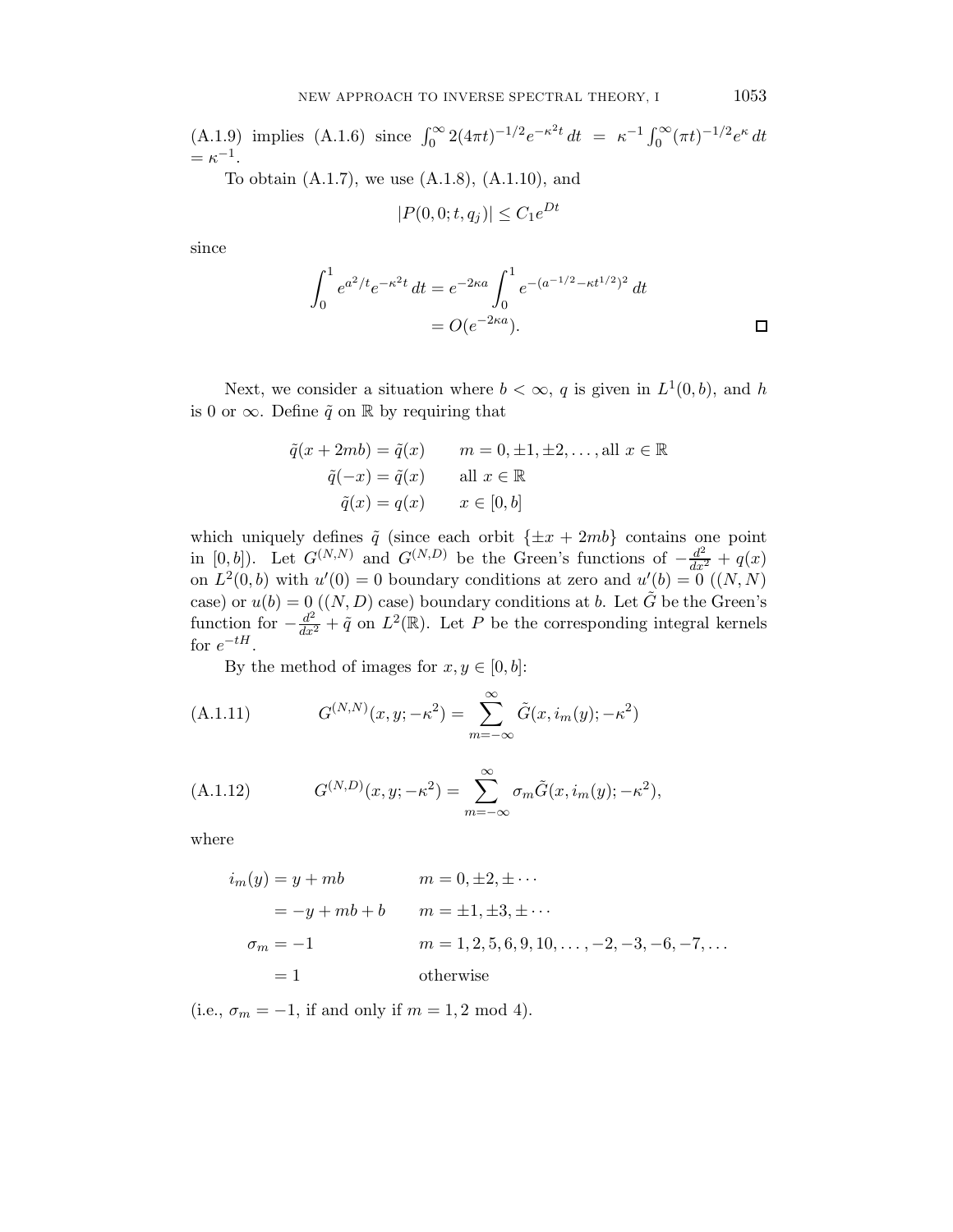By a simple path integral (or other) estimate on  $P$  and Laplace transform, we have

(A.1.13) 
$$
|\tilde{G}(x,y;-\kappa^2)| \leq C_{\varepsilon} e^{-\kappa |x-y|(1-\varepsilon)}
$$

for any  $\varepsilon > 0$  and  $\kappa$  sufficiently large. Since the images of 0 are  $\pm 2b, \pm 4b, \ldots$ , (A.1.11) and (A.1.2) imply

PROPOSITION A.1.3.

(A.1.14) 
$$
|G^{(N,N)}(0,0;-\kappa^2) - \tilde{G}(0,0;-\kappa^2)| = \tilde{O}(e^{-2b\kappa})
$$

and similarly for  $|G^{(N,D)}(0,0; -\kappa^2) - \tilde{G}(0,0; -\kappa^2)|$ .

*Remark.* (A.1.14) and (A.1.6) imply (A.1.2) for the pairs  $q_1 = \tilde{q}$ ,  $b_1 = \infty$ and  $q_2 = q$ ,  $b_2 = b$ , and  $h_2 = 0$  or  $\infty$ .

Finally, we compare  $b < \infty$  fixed for any two finite values of h:

PROPOSITION A.1.4. Let  $q \in L^1(0, b)$ . For  $h < \infty$ , let  $G^h$  be the integral kernel for  $\left(-\frac{d^2}{dx^2} + q - z\right)^{-1}$  with boundary conditions  $u(0) = 0$  and  $u'(b) +$  $hu(b) = 0$ . Then

(A.1.15) 
$$
|G^h(0,0;-\kappa^2) - G^{h=0}(0,0;-\kappa^2)| = \tilde{O}(e^{-2b\kappa}).
$$

*Proof.* Let H be the  $h = 0$  operator and  $H_h$  the operator for  $h < \infty$ . By the analysis of rank one perturbations (see, e.g., [17]),

$$
H_h = H + h(\delta_b, \cdot)\delta_b,
$$

where  $\delta_b \in \mathcal{H}_{-1}(H)$  is the function  $(\delta_b, g) = g(b)$ .

Again, by the theory of rank one perturbations [17], let  $F(z, h)$  =  $G^h(b, b; z)$ . Then

$$
F(z,h) = \frac{F(z,0)}{1 + hF(z,0)}
$$

and

$$
(A.1.16)
$$
  
\n
$$
G^h(0,0;z) - G^{h=0}(0,0;z) = -hG^{h=0}(0,b;z)G^{h=0}(b,0;z)[1 - hF(z,h)]
$$
  
\n
$$
= -hG^{h=0}(0,b;z)G^{h=0}(b,0;z)[1 + hF(z,0)]^{-1}.
$$

Now  $F(-\kappa^2, 0) = \kappa^{-1} + o(\kappa^{-1})$  (this is essentially (A.1.6)) while (A.1.11) and (A.1.13) imply that

(A.1.17) 
$$
G^{h=0}(0, b; z) = \tilde{O}(e^{-\kappa b}).
$$

(A.1.16) and (A.1.17) imply (A.1.15).

Transitivity and Propositions A.1.2–A.2.4 imply Theorem A.1.1.

 $\Box$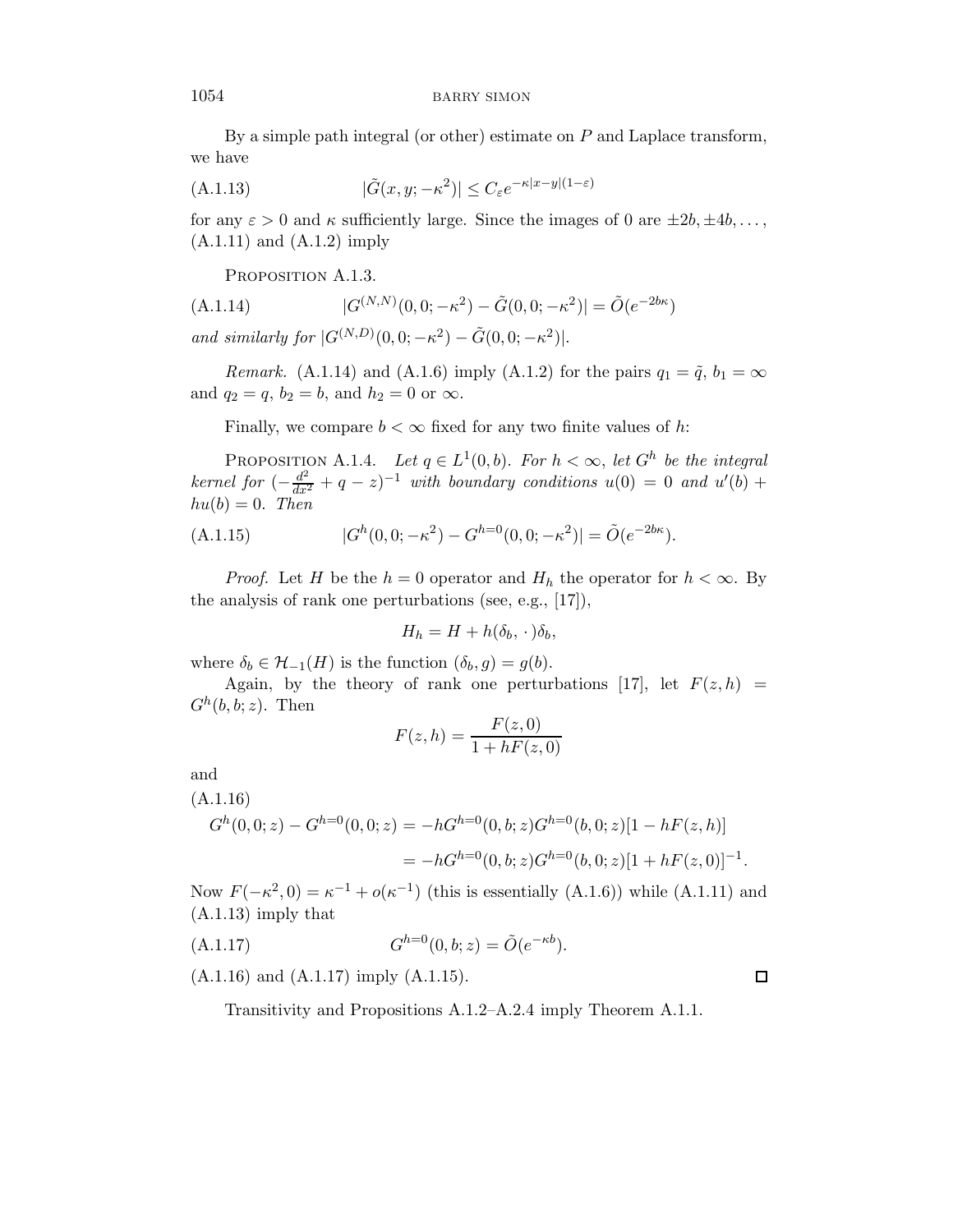We close the appendix with two remarks:

1. Do not confuse the Laplace transform in  $(1.24)$  (which is in  $2\kappa$ ) with that in (A.1.8) (which is  $\kappa^2$ ).

2. We used path integrals above. As long as  $q(x) = O(e^{b|x|})$  for some  $b < \infty$ , one can instead use more elementary Green's function estimates.

#### Appendix 2: Some results on Laplace transforms

In this paper, I need some elementary facts about Laplace transforms. While I am sure that these facts must be in the literature, I was unable to locate them in the precise form needed, so I will give the simple proofs below.

LEMMA A.2.1. Let  $f \in L^1(0, a)$ . Suppose that  $g(z) \equiv \int_0^a f(y) e^{-zy} dy$ obeys

$$
(A.2.1) \t\t g(x) = \tilde{O}(e^{-ax})
$$

as  $x \to \infty$ . Then  $f \equiv 0$ .

*Proof.* Suppose first that f is real-valued.  $g(z)$  is an entire function which obeys

$$
|g(z)| \le \|f\|_1 e^{a \text{Re}(-z)},
$$

where  $\text{Re} (z)$  is the negative part of  $\text{Re } z$ . Moreover, along the real axis, g obeys (A.2.1). Because of this,

$$
h(w) = \int_0^\infty g(x)e^{iwx} dx
$$

is an analytic function of w in the region Im  $w > -a$ . Now for  $r > 0$ :

(A.2.2) 
$$
h(ir) = \int_0^\infty g(x)e^{-rx} dx
$$

$$
= \int_0^\infty \left(\int_0^a f(y)e^{-x(y+r)} dy\right) dx
$$

$$
= \int_0^a \frac{f(y)}{y+r} dy,
$$

where the interchange of integration variables is easy to justify. (A.2.2) implies that

(A.2.3) 
$$
h(w) = \int_0^a \frac{f(y)}{y - iw} dy
$$

holds for w with  $\text{Im } w > 0$  and then allows analytic continuation into the region  $\mathbb{C}\setminus\{is \mid s < 0\}$ . (A.2.3) and the reality of f implies that for almost every  $r \in (0, a)$ ,  $f(r) = \lim_{\varepsilon \downarrow 0} \frac{1}{2\pi i} [h(\varepsilon - ir) - h(-\varepsilon - ir)],$  so the analyticity of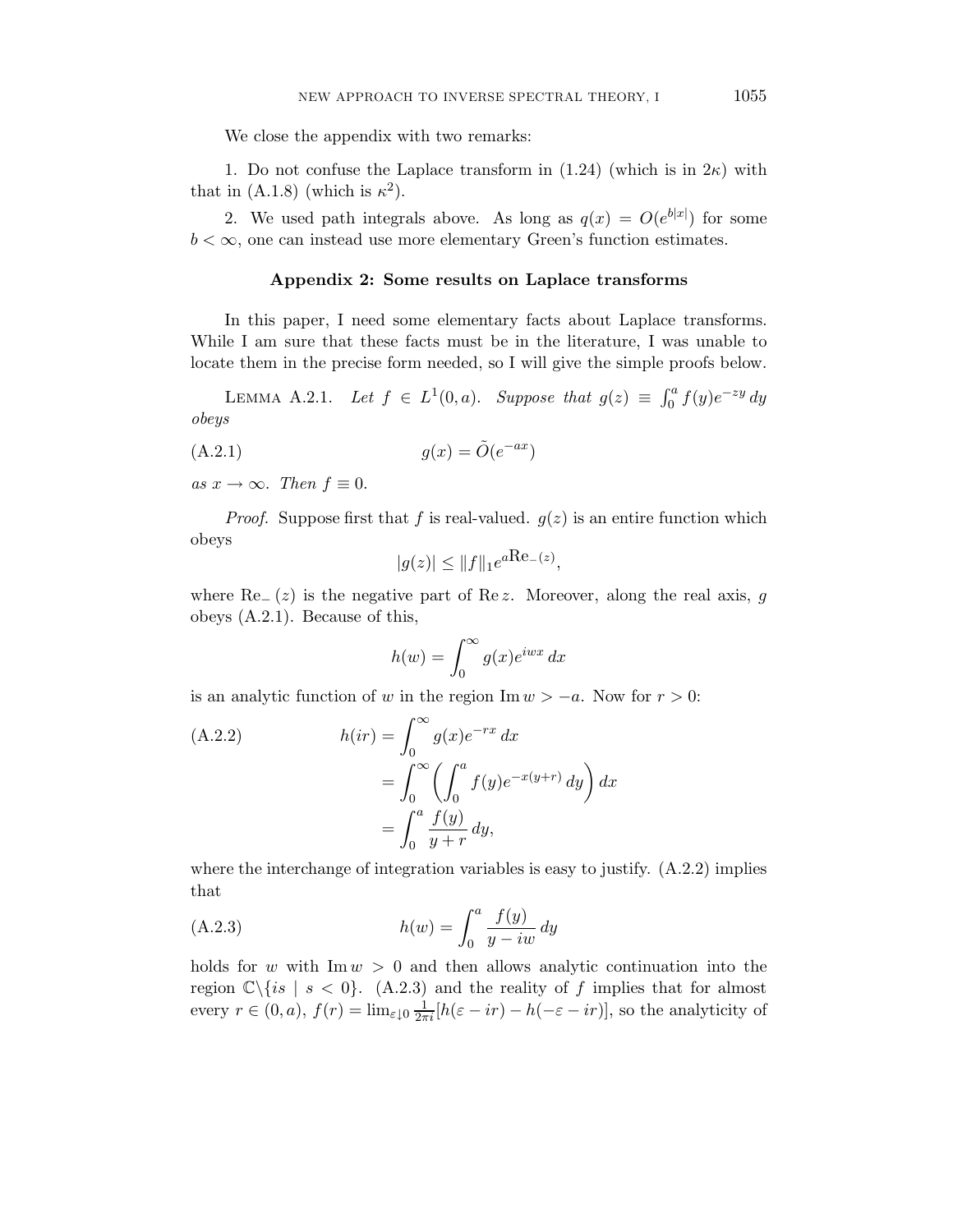h in Im  $w > -a$  implies that  $f \equiv 0$ . For general complex valued f, consider the real and imaginary parts separately. the real and imaginary parts separately.

An immediate consequence of this is the uniqueness of inverse Laplace transforms.

THEOREM A.2.2. Suppose that  $f, g \in L^1(0, a)$  and for some  $b \le a$ ,  $\int_0^a f(y)e^{-xy} dy - \int_0^a g(y)e^{-xy} dy = \tilde{O}(e^{-bx})$ . Then  $f \equiv g$  on  $[0, b)$ .

The other fact we need is that the set of Laplace transforms has a number of closure properties. Let  $\mathcal{L}_a$  be the set of functions, f, analytic in some region  ${z | |Arg(z)| < \varepsilon} \equiv R_{\varepsilon}$  obeying

$$
f(z) = 1 + \int_0^a g(\alpha)e^{-\alpha z} d\alpha + \tilde{O}(e^{-a\text{Re }z})
$$

in that region for some  $g \in L^1(0, a)$ . Denote g by  $\mathcal{I}(f)$ .

THEOREM A.2.3. If  $f, h \in \mathcal{L}_a$  so are  $fh, f + h - 1$ , and  $f^{-1}$ .

*Proof.*  $f + h - 1$  is trivial. *fh* is elementary; indeed,

$$
\mathcal{I}(fh)(\alpha) = \mathcal{I}(f)(\alpha) + \mathcal{I}(h)(\alpha) + \int_0^\alpha \mathcal{I}(f)(\beta) \mathcal{I}(h)(\alpha - \beta) d\beta.
$$

For the inverse, we start by seeking k obeying (where  $g = \mathcal{I}(f)$ )

$$
g(\alpha) + k(\alpha) + \int_0^{\alpha} d\beta \ k(\beta)g(\alpha - \beta) = 0.
$$

This Volterra equation always has a solution (by iteration). Let  $h(z) = 1 +$  $\int_0^a k(\alpha)e^{-\alpha z} d\alpha$ . Then

$$
fh = 1 + \tilde{O}(e^{-a\text{Re}(z)})
$$

and so

$$
f^{-1} = h(1 + \tilde{O}(e^{-aRe(z)}))^{-1}
$$
  
=  $h + \tilde{O}(e^{-aRe(z)})$ 

as required.

Notes added in proof.

- 1. For the case of short-range potentials, a representation of the form (2.3) was obtained by A. Ramm in the paper, "Recovery of the potential from the I-function," C. R. Math. Rep. Acad. Sci. Canada IX (1987), 177–182.
- 2. Recently, F. Gesztesy and the author obtained an alternate and simpler proof of Theorem 1.2 in the paper, "On local Borg-Marchenko uniqueness results," which will appear in Commun. Math. Physics.